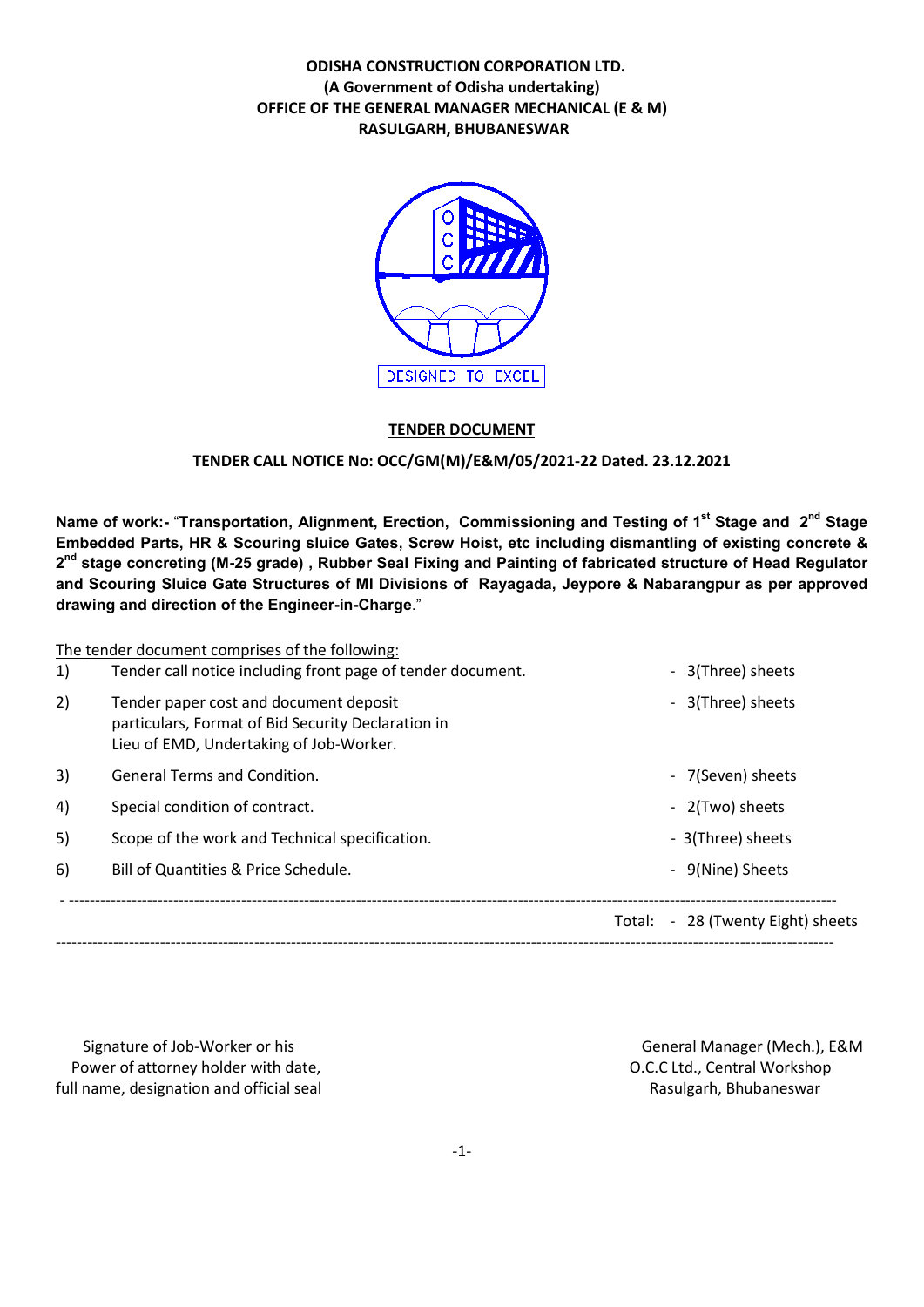# ODISHA CONSTRUCTION CORPORATION LTD. (A Government of Odisha undertaking) OFFICE OF THE GENERAL MANAGER MECHANICAL (E & M) RASULGARH, BHUBANESWAR TENDER CALL NOTICE No: OCC/GM(M)/E&M/05/2021-22 Dated. 23.12.2021

Name of work:- "Transportation, Alignment, Erection, Commissioning and Testing of 1<sup>st</sup> Stage and 2<sup>nd</sup> Stage Embedded Parts, HR & Scouring sluice Gates, Screw Hoist, etc including dismantling of existing concrete & 2<sup>nd</sup> stage concreting (M-25 grade), Rubber Seal Fixing and Painting of fabricated structure of Head Regulator and Scouring Sluice Gate Structures of MI Division Rayagada, Jeypore & Nabarangpur as per approved drawing and direction of the Engineer-in-Charge."

1. On behalf of M/s. Odisha Construction Corporation Ltd. ("OCCL"), the General Manager (Mechanical), E & M, Central Workshop, Rasulgarh, Odisha invites sealed tenders from the enlisted job-workers of OCCL in M-IV grade and above for the following work(s). If not enlisted, agency is to get enlisted in OCC Ltd. in M-IV grade and above class which is mandatory before opening of the tender.

| SI.<br>No.     | Name of the work                                                                                                                                                                                                                                                                                                                                                                                                                                                                                                                                                                                                                                                                                                                                                                                                                                                                                                                                                                        | Cost of<br><b>Document</b><br>(Including<br>GST @18%) | Period of<br>completion                                             | Class of<br>job-workers |
|----------------|-----------------------------------------------------------------------------------------------------------------------------------------------------------------------------------------------------------------------------------------------------------------------------------------------------------------------------------------------------------------------------------------------------------------------------------------------------------------------------------------------------------------------------------------------------------------------------------------------------------------------------------------------------------------------------------------------------------------------------------------------------------------------------------------------------------------------------------------------------------------------------------------------------------------------------------------------------------------------------------------|-------------------------------------------------------|---------------------------------------------------------------------|-------------------------|
| 1.             | Unloading/loading, Transportation and shifting of Gates and its components from<br>nearest road side of the project to erection sites of MI Projects using handling<br>equipments such as cranes/powered winches/manually operated winches, chain<br>pulley blocks/ pulling & lifting machinery etc., including all lifts /de-lifts, cost of<br>labour, hire charges of handling equipment such as winches, crane etc., tools $\&$<br>tackles, consumables, de-watering by pumps, DG Set including seal fixing, concrete<br>cutting, M-25 Second stage concreting , erection, alignment, painting,<br>commissioning and testing including Welding Electrodes , Paints, Primer and<br>Thinner, fasteners and erection Nuts and Bolts etc. of Head Regulator and Scour<br>Sluice Gates of Chitughat MI Project under Chandahandi Block in Nabarangpur<br>District as per approved drawings to be provided by OCCL $\&$ direction of the<br>Engineer-in-Charge."                           | Rs. 4720/-                                            | $3$ (Three)<br>months from<br>the date of<br>issue of work<br>order | M-IV<br>and<br>above    |
| $\overline{2}$ | Unloading/loading, Transportation and shifting of Gates and its components from<br>nearest road side of the project to erection sites of MI Projects using handling<br>equipments such as cranes/powered winches/manually operated winches, chain<br>pulley blocks/ pulling & lifting machinery etc., including all lifts /de-lifts, cost of<br>labour, hire charges of handling equipment such as winches, crane etc., tools $\&$<br>tackles, consumables, de-watering by pumps, DG Set including seal fixing, concrete<br>cutting, M-25 Second stage concreting, erection, alignment, painting,<br>commissioning and testing including Welding Electrodes , Paints, Primer and<br>Thinner, fasteners and erection Nuts and Bolts etc. of Head Regulator and Scour<br>Sluice Gates of Bairagihalua Minor Irrigation Project under Rayagada Block in the<br>District of Rayagada District as per approved drawings to be provided by OCCL $\&$<br>direction of the Engineer-in-Charge." | Rs. 4720/-                                            | $3$ (Three)<br>months from<br>the date of<br>issue of work<br>order | M-IV<br>and<br>above    |
| $\overline{3}$ | Unloading/loading, Transportation and shifting of Gates and its components from<br>nearest road side of the project to erection sites of MI Projects using handling<br>equipments such as cranes/powered winches/manually operated winches, chain<br>pulley blocks/ pulling & lifting machinery etc., including all lifts /de-lifts, cost of<br>labour, hire charges of handling equipment such as winches, crane etc., tools $\&$<br>tackles, consumables, de-watering by pumps, DG Set including seal fixing, concrete<br>cutting, M-25 Second stage concreting, erection, alignment, painting,<br>commissioning and testing including Welding Electrodes , Paints, Primer and<br>Thinner, fasteners and erection Nuts and Bolts etc. of Head Regulator and Scour<br>Sluice Gates of Bhatapada Minor Irrigation Project under Bissamcuttack Block in<br>the MI Division Rayagada as per approved drawings to be provided by OCCL $\&$<br>direction of the Engineer-in-Charge."        | Rs. 4720/-                                            | $3$ (Three)<br>months from<br>the date of<br>issue of work<br>order | M-IV<br>and<br>above    |
| $\overline{4}$ | Unloading/loading, Transportation and shifting of Gates and its components from<br>nearest road side of the project to erection sites of MI Projects using handling<br>equipments such as cranes/powered winches/manually operated winches, chain<br>pulley blocks/ pulling & lifting machinery etc., including all lifts /de-lifts, cost of<br>labour, hire charges of handling equipment such as winches, crane etc., tools $\&$<br>tackles, consumables, de-watering by pumps, DG Set including seal fixing, concrete<br>cutting, M-25 Second stage concreting, erection, alignment, painting,<br>commissioning and testing including Welding Electrodes , Paints, Primer and<br>Thinner, fasteners and erection Nuts and Bolts etc. of Head Regulator and Scour<br>Sluice Gates of Dhepaguda Minor Irrigation Project under Bissamcuttack Block in<br>Rayagada District as per approved drawings to be provided by OCCL & direction of<br>the Engineer-in-Charge."                  | Rs.4720/-                                             | $3$ (Three)<br>months from<br>the date of<br>issue of work<br>order | M-IV<br>and<br>above    |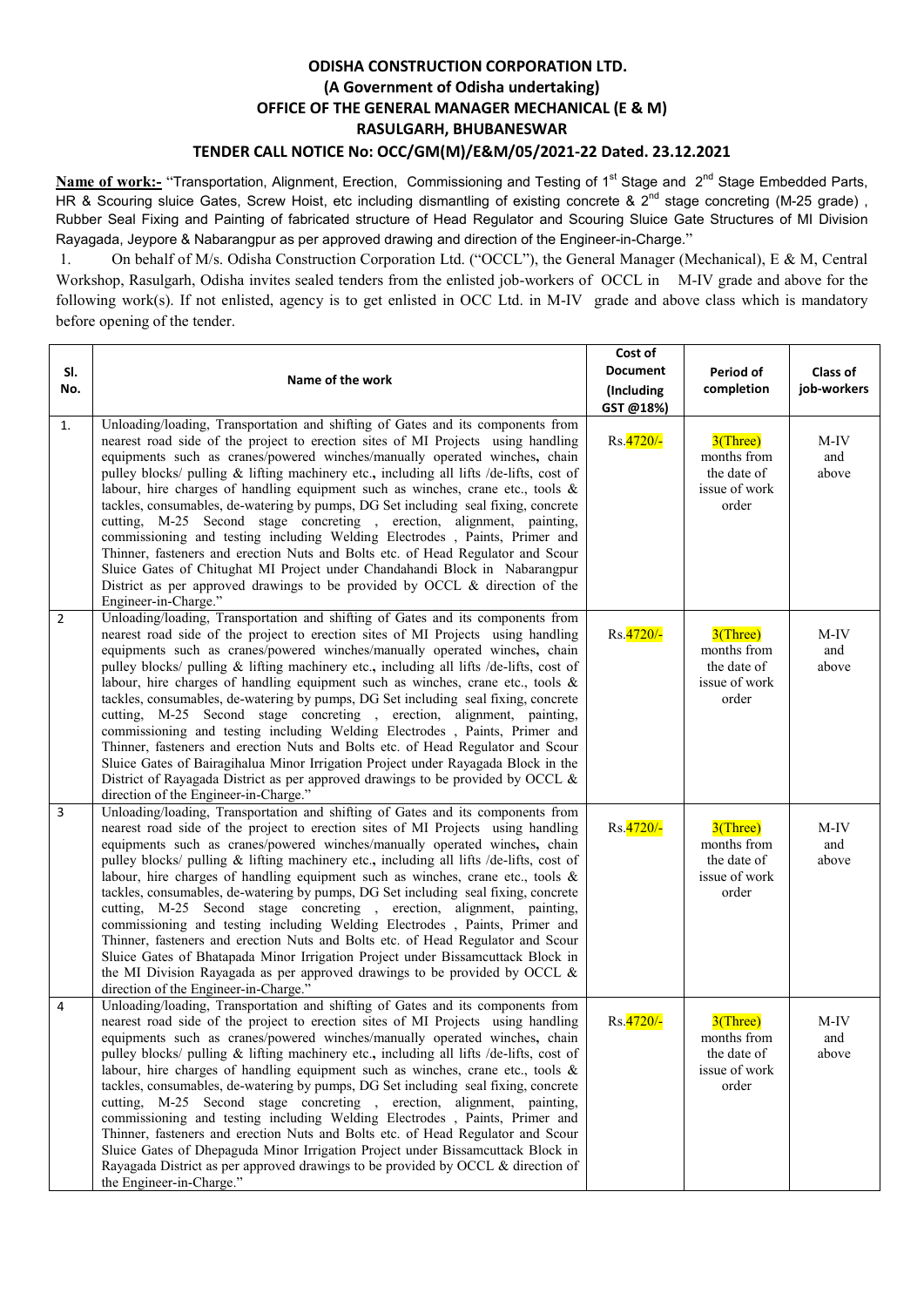| 5              | Unloading/loading, Transportation and shifting of Gates and its components from<br>nearest road side of the project to erection sites of MI Projects using handling<br>equipments such as cranes/powered winches/manually operated winches, chain<br>pulley blocks/ pulling & lifting machinery etc., including all lifts /de-lifts, cost of<br>labour, hire charges of handling equipment such as winches, crane etc., tools &<br>tackles, consumables, de-watering by pumps, DG Set including seal fixing, concrete<br>cutting, M-25 Second stage concreting, erection, alignment, painting,<br>commissioning and testing including Welding Electrodes , Paints, Primer and<br>Thinner, fasteners and erection Nuts and Bolts etc. of Head Regulator and Scour<br>Sluice Gates of Ghataguda MI Project under Semiliguda Block in Koraput District as<br>per approved drawings to be provided by OCCL & direction of the Engineer-in-<br>Charge."               | Rs. 4720/- | $3$ (Three)<br>months from<br>the date of<br>issue of work<br>order | M-IV<br>and<br>above |
|----------------|------------------------------------------------------------------------------------------------------------------------------------------------------------------------------------------------------------------------------------------------------------------------------------------------------------------------------------------------------------------------------------------------------------------------------------------------------------------------------------------------------------------------------------------------------------------------------------------------------------------------------------------------------------------------------------------------------------------------------------------------------------------------------------------------------------------------------------------------------------------------------------------------------------------------------------------------------------------|------------|---------------------------------------------------------------------|----------------------|
| 6              | Unloading/loading, Transportation and shifting of Gates and its components from<br>nearest road side of the project to erection sites of MI Projects using handling<br>equipments such as cranes/powered winches/manually operated winches, chain<br>pulley blocks/ pulling & lifting machinery etc., including all lifts /de-lifts, cost of<br>labour, hire charges of handling equipment such as winches, crane etc., tools $\&$<br>tackles, consumables, de-watering by pumps, DG Set including seal fixing, concrete<br>cutting, M-25 Second stage concreting, erection, alignment, painting,<br>commissioning and testing including Welding Electrodes , Paints, Primer and<br>Thinner, fasteners and erection Nuts and Bolts etc. of Head Regulator and Scouring<br>Sluice Gates of Goiguda MI Project under Chandrapur Block in Rayagada District<br>as per approved drawings to be provided by OCCL & direction of the Engineer-in-<br>Charge."          | Rs.4720/-  | $3$ (Three)<br>months from<br>the date of<br>issue of work<br>order | M-IV<br>and<br>above |
| $\overline{7}$ | Unloading/loading, Transportation and shifting of Gates and its components from<br>nearest road side of the project to erection sites of MI Projects using handling<br>equipments such as cranes/powered winches/manually operated winches, chain<br>pulley blocks/ pulling & lifting machinery etc., including all lifts /de-lifts, cost of<br>labour, hire charges of handling equipment such as winches, crane etc., tools $\&$<br>tackles, consumables, de-watering by pumps, DG Set including seal fixing, concrete<br>cutting, M-25 Second stage concreting, erection, alignment, painting,<br>commissioning and testing including Welding Electrodes , Paints, Primer and<br>Thinner, fasteners and erection Nuts and Bolts etc. of Head Regulator and Scour<br>Sluice Gates of Karanja MI Project under Chandrapur Block in Rayagada District as<br>per approved drawings to be provided by OCCL & direction of the Engineer-in-<br>Charge."             | Rs. 4720/- | $3$ (Three)<br>months from<br>the date of<br>issue of work<br>order | M-IV<br>and<br>above |
| 8              | Unloading/loading, Transportation and shifting of Gates and its components from<br>nearest road side of the project to erection sites of MI Projects using handling<br>equipments such as cranes/powered winches/manually operated winches, chain<br>pulley blocks/ pulling & lifting machinery etc., including all lifts /de-lifts, cost of<br>labour, hire charges of handling equipment such as winches, crane etc., tools $\&$<br>tackles, consumables, de-watering by pumps, DG Set including seal fixing, concrete<br>cutting, M-25 Second stage concreting, erection, alignment, painting,<br>commissioning and testing including Welding Electrodes , Paints, Primer and<br>Thinner, fasteners and erection Nuts and Bolts etc. of Head Regulator and Scour<br>Sluice Gates of Pujariguda MI Project under Kalyansinghpur Block Rayagada<br>Districts as per approved drawings to be provided by OCCL $\&$ direction of the<br>Engineer-in-Charge."      | Rs.4720/-  | $3$ (Three)<br>months from<br>the date of<br>issue of work<br>order | M-IV<br>and<br>above |
| 9              | Unloading/loading, Transportation and shifting of Gates and its components from<br>nearest road side of the project to erection sites of MI Projects using handling<br>equipments such as cranes/powered winches/manually operated winches, chain<br>pulley blocks/ pulling & lifting machinery etc., including all lifts /de-lifts, cost of<br>labour, hire charges of handling equipment such as winches, crane etc., tools &<br>tackles, consumables, de-watering by pumps, DG Set including seal fixing, concrete<br>cutting, M-25 Second stage concreting, erection, alignment, painting,<br>commissioning and testing including Welding Electrodes , Paints, Primer and<br>Thinner, fasteners and erection Nuts and Bolts etc. of Head Regulator and Scour<br>Sluice Gates of Relikupanala Minor Irrigation Project under Kolnora Block in<br>Rayagada District as per approved drawings to be provided by OCCL & direction of<br>the Engineer-in-Charge." | Rs. 4720/- | $3$ (Three)<br>months from<br>the date of<br>issue of work<br>order | M-IV<br>and<br>above |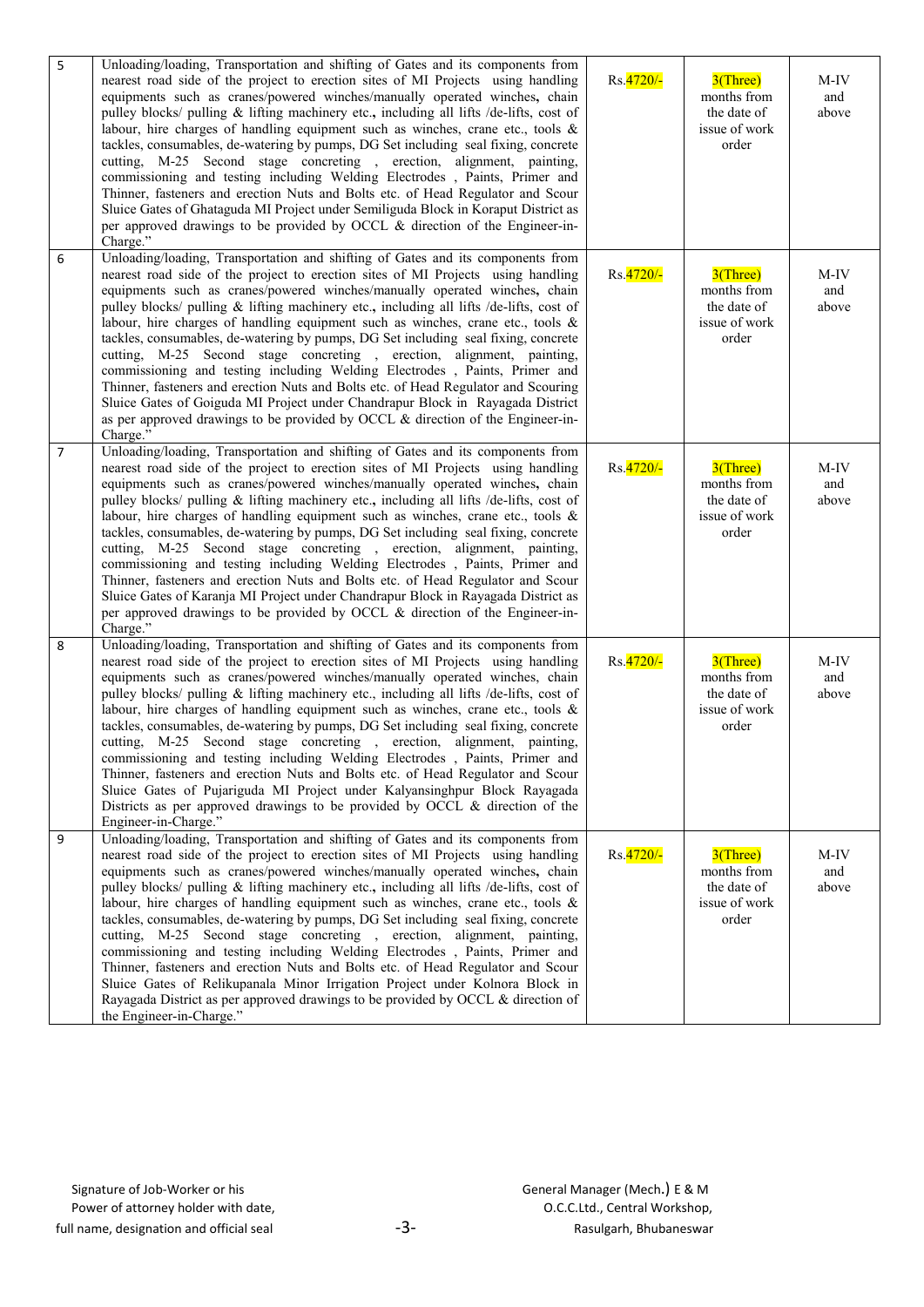- 2. The tender document may be downloaded from the OCCL website **[www.odishaconstruction.com](http://www.odishaconstruction.com/)** or Govt. of Odisha website [www.tendersodisha.gov.in](http://www.tendersodisha.gov.in/) . However, the cost of tender document as indicated in the table above must be deposited with the tender documents in shape of account payee Demand Draft drawn on any Nationalized Bank/Scheduled Bank payable at Jeypore (Odisha) (Non-refundable) in favour of "Odisha Construction Corporation Ltd., Project Account", otherwise, the tender will be cancelled.
- 3. The tender document must be submitted in the office of the General Manager (M), Erection & Maintenance, Rasulgarh, Bhubaneswar, Odisha, which will be received up to 2.00 P.M. of 04.01.2022 and will be opened in the office of the General Manager(M), Erection & Maintenance, Rasulgarh, Bhubaneswar on same day i.e on 04.01.2022 at 3.00 PM. in the presence of the job-Workers or their authorized representatives, if they so desire. If the last date of submission & receipt of tender and opening of tender happens to be a holiday, the date will be deferred to the next working day, however, the time and venue shall remain unaltered. The undersigned shall not be responsible for any kind of delay by postal authorities.
- 4. Intending Job-Workers are required to furnish the following documents along with their tenders.
- (i) Complete tender document duly filled-in, signed & stamped on each page by the Job-Worker or his/their Power of Attorney holder with date, full name, designation and official seal. In case of Power of Attorney holder the copy of such delegation is to be enclosed with the tender documents.
- (ii) Annexure-I, "Bid Security Declaration" in lieu of EMD in enclosed format on Job-Worker's letter head.
- (iii) Cost of tender document (in case the document is downloaded from website).
- (iv) Copy of up-to-date valid GST.
- (v) Copy of PAN card.
- (vi) Copy of valid EPF and ESI.
- (vii) Copy of document indicating residential address.
- (viii) Copy of valid enlistment certificate as Job-worker issued by "OCCL". If not enlisted, agency is to get enlisted in OCC Ltd. in M-IV grade and above class which is mandatory before opening of the tender.
- (ix) Undertakings in prescribed format available in the tender document.
- (x) Copy of valid labour license. (The bidder is required to furnish necessary labour license issued by Competent authority before commencement of work if required).
- (xi) Detail planning of men, machinery and materials for execution of tendered work.
- 5. Quantity in the tender schedule is tentative and may vary as per drawing / requirement during execution of work at site as per direction of the Engineer-in-Charge and payment shall be made as per actual.
- 6. Tender through Fax/Telex/Telegram/e-mail will not be accepted.
- 7. The authority reserves the absolute right to accept or reject any or all tenders and to split up works to award to one or more job-Workers without assigning any reason thereof.
- 8. The intending Job-Worker is to quote rates in enclosed original price schedule format only.
- 9. Out of total 9 nos. of works M IV Job Worker can participate in tendering process for the gate works at different areas i.e. at sl. no. 01 to 09 of BOQ with total tendered value of Rs. 20 lakhs, for M III Job Worker upto 50 lakhs, for M II upto one crore and for M I beyond one crore as per financial ceiling fixed by OCCL. For each work the bid should be submitted separately in the scheduled format.
- 10. The successful Job-Worker shall have to execute the work as per scope of work, relevant drawings, technical specifications, terms and conditions of agreement and direction of Engineer-in-charge.
- 11. The Job-Worker registered under NSIC/MSME for participation in tender / quotation are not entitled for exemption from payment of Tender paper cost / quotation paper cost as per provision exist in O.P.W.D code and amended by Govt. of Odisha, Department of Water Resources.
- 12. The validity of offer should be for a period of 90 (Ninety) days from the date of opening. OCC Ltd. may ask for further extension of validity if required without any price rise.
- 13. Any dispute arising out of this tender or order thereof is to be settled in proper court under the jurisdiction of Odisha High Court at Cuttack or Courts under the jurisdiction of Odisha High Court at Bhubaneswar only.

Signature of Job-Worker or his General Manager (Mech.) E & M Power of attorney holder with date,  $O.C.C.L.d.,$  Central Workshop full name, designation and official seal Rasulgarh, Bhubaneswar Rasulgarh, Bhubaneswar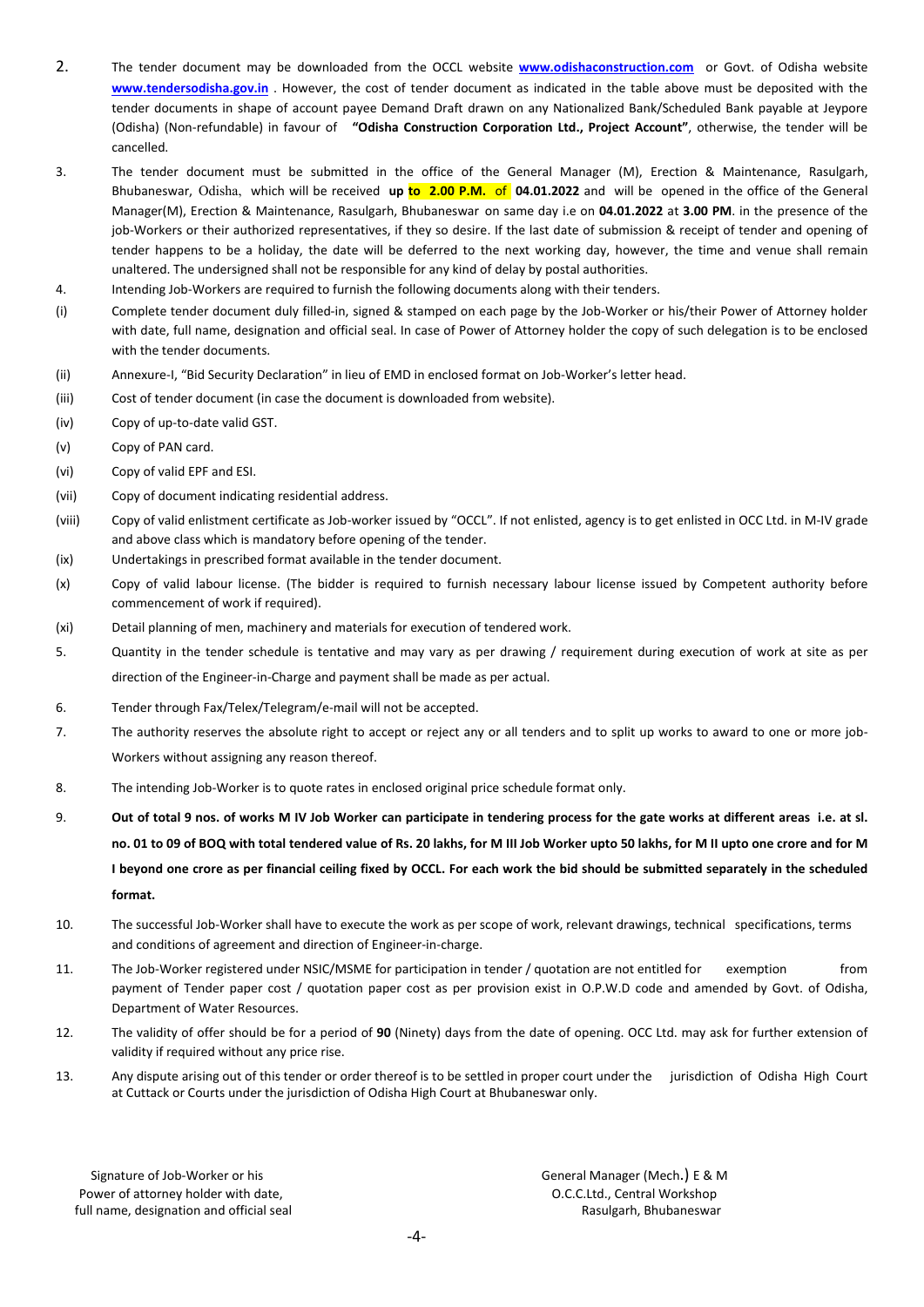### TENDER PAPER COST AND DOCUMENT DEPOSIT PARTICULARS

# DETAILS OF TENDER PAPER COST AND DOCUMENTS SUBMITTED ALONG WITH TENDER

| 1. Tender Paper cost amounting to Rs. | (Rupees                                                       |       |
|---------------------------------------|---------------------------------------------------------------|-------|
|                                       | only vide reference of Demand Draft in any nationalized bank/ |       |
| Dated                                 | issued by                                                     | Bank, |
|                                       | <b>Branch</b>                                                 |       |

- 2. GST Registration Certificate.
- 3. P.A.N. Card
- 4. Names of relations in O.C.C. Ltd.
- 5. Any other documents.

Full signature of "Job-Worker" with date and seal.

Signature of Job-Worker or his General Manager (Mech.) E & M<br>Power of attorney holder with date,  $O.C.C.Ltd., Central Workshop,$ Power of attorney holder with date,<br>
Il name, designation and official seal<br>
Il name, designation and official seal<br>
Sasulgarh, Bhubaneswar full name, designation and official seal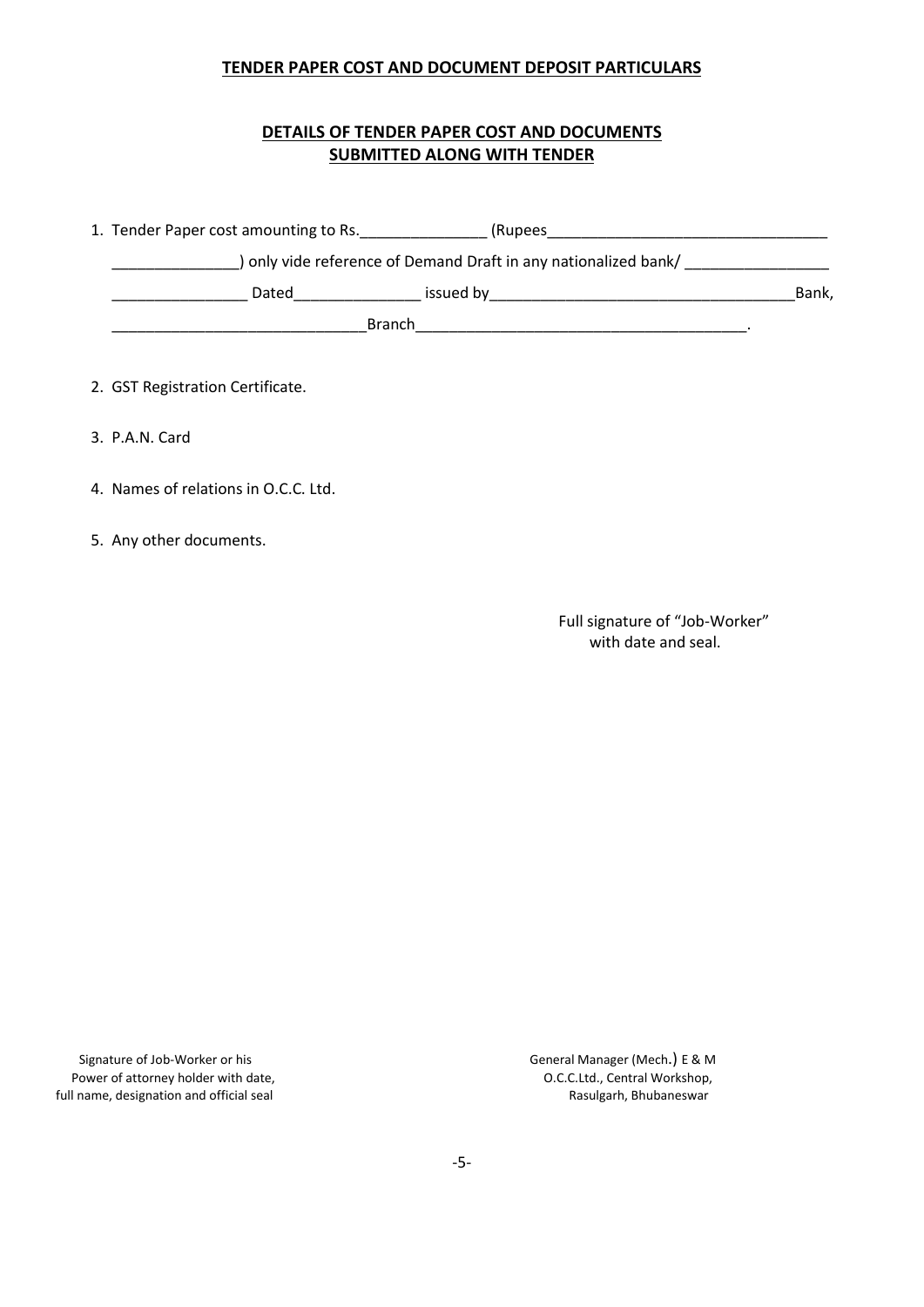### ANNEXURE-I

# FORMAT OF BID SECURITY DECLARATION FROM JOB-WORKER IN LIEU OF EMD (On Job-Workers Letter head)

| hereby declare: |  |  |  |
|-----------------|--|--|--|

That in the event we withdraw/modify our bid during the period of validity Or I/we fail to execute formal contract agreement within the given timeline Or I/we commit any breach of Tender Conditions/Contract which attracts penal action and I/we will be suspended from being eligible for bidding/award of all future contract(s) of OCCL / Government of Odisha for a period of three years from the date of committing such breach.

> Signature and Seal of Authorised Signatory of Job-Worker

Name of Authorised Signatory……………………………………………….

| Company |  |
|---------|--|
|         |  |

Signature of Job-Worker or his General Manager (Mech.) E & M<br>Sover of attorney holder with date, General Manager (Mech.) E & M Power of attorney holder with date, full name, designation and official seal example  $-6-$  Rasulgarh, Bhubaneswar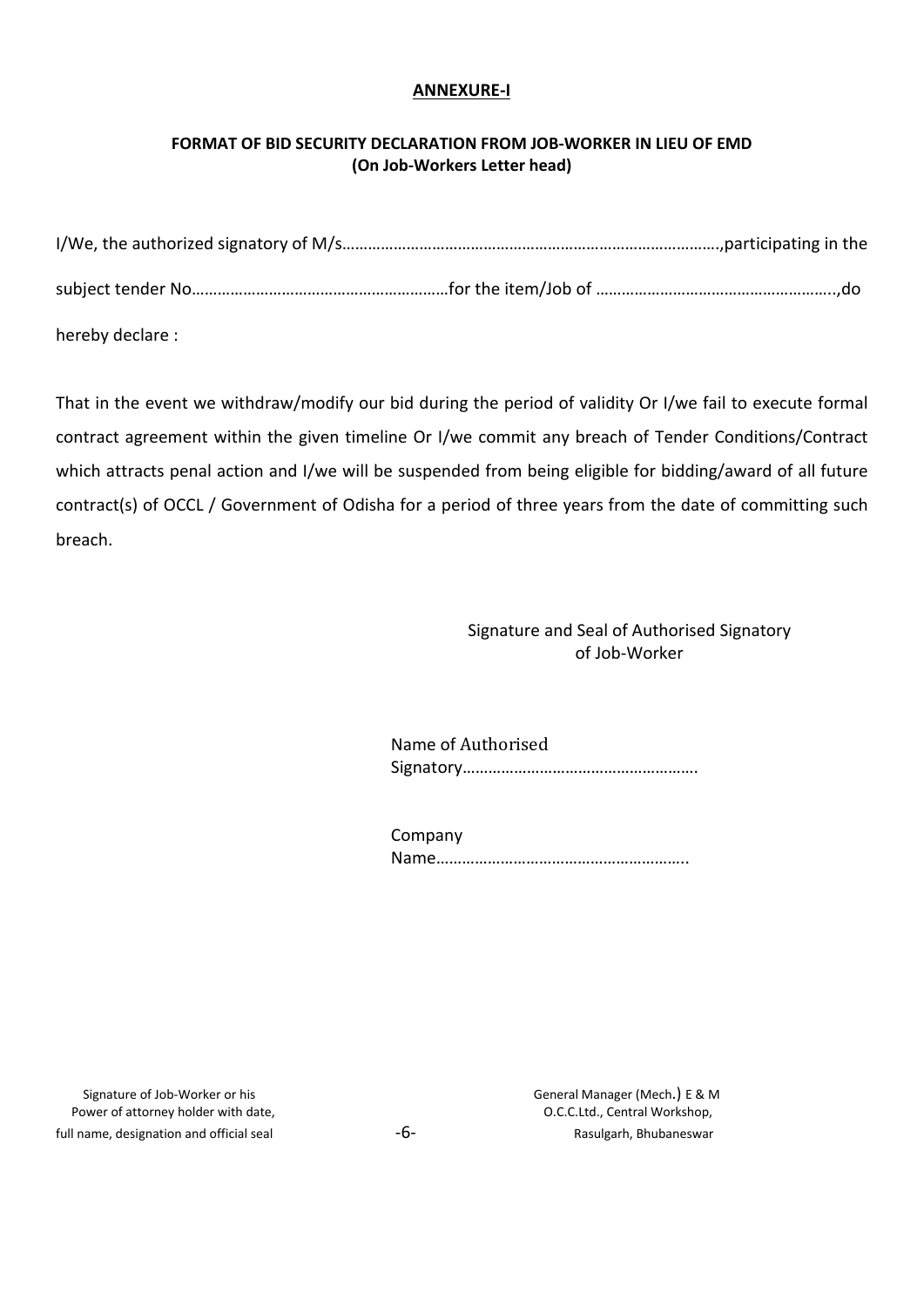# Undertaking of Job-Worker

#### I / We Shri

(In case of the firm, the name of the proprietor/head of the firm along with the designation & name of firm should be mentioned)

| S/o Sri        | Permanent resident of |         |
|----------------|-----------------------|---------|
| Vill./Street - | , P.O. -              | $P.S.-$ |
| Via -          | Dist. -               |         |
| State -        | $PIN -$               |         |

declare that I/We have thoroughly gone through the tender document and I/We know the sites of works. I/We agree to work at rates quoted by me/us or at settled rates and abide by the terms and conditions of the tender document.

> Full signature of "Job-Worker" with date and seal Present address for correspondence :

Signature of Job-Worker or his **Signature of Job-Worker or his Community** General Manager (Mech.) E & M Power of attorney holder with date,  $O.C.C.L.d.,$  Central Workshop, full name, designation and official seal example  $-7-$  and  $-7-$  Rasulgarh, Bhubaneswar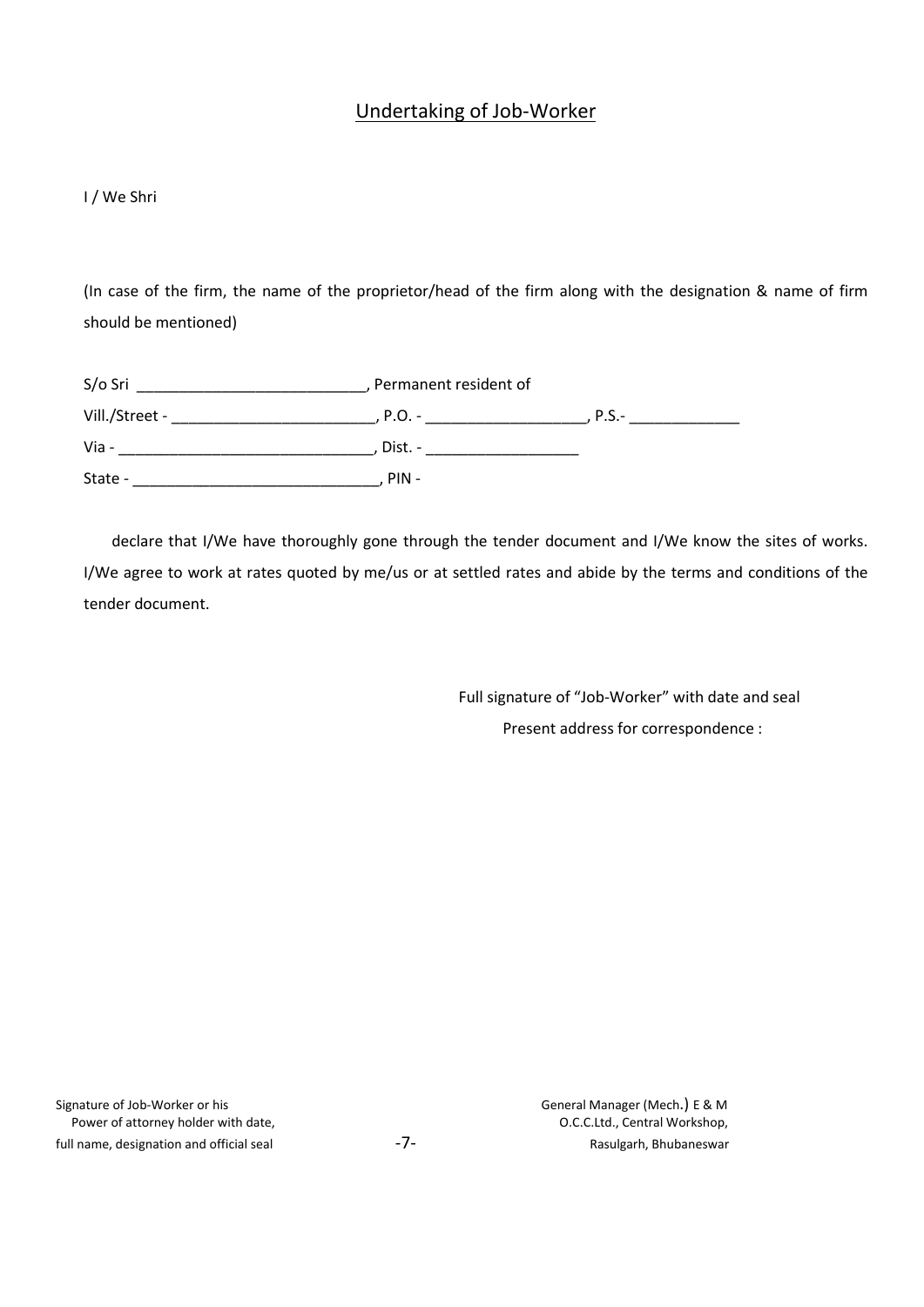# GENERAL TERMS AND CONDITIONS

# 1. DEFINATIONS

(i) "CORPORATION" means ODISHA CONSTRUCTION CORPORATION LTD. ("OCCL" in short) with registered office at Unit-8, Gopabandhunagar, Bhubaneswar – 751 012 (Odisha) represented through its Managing Director or any other officer as designated by the Corporation from time to time.

(ii) "ENGINEER-IN-CHARGE" means the qualified engineer deployed by OCCL at work site for the work including the Senior Manager (Mech.), OCCL, Regional Workshop, Jeypore, Koraput-764002, (Odisha) or their authorized person.

(iii) "JOB-WORKER" means the enlisted person/firm/organisation having men, machineries, materials etc. to execute the work satisfactorily as per scope indicated herein within stipulated period.

(iv) "CLIENT" means the State Govt. or Central Govt. organization or any individual from whom "OCCL" has received the work for execution.

# 2. AGREEMENT

The "Job-Worker" shall enter into an agreement with the "Engineer-in-Charge" in the format on requisite value of stamp paper prescribed for the purpose by the "Corporation" within a stipulated period to be specified by the "Engineer-in-Charge" failing which the work may be awarded in favour of some other agency at the discretion of the "Corporation" and the Job-Worker will be suspended from being eligible for bidding / award of all future Contract(s) of OCC Ltd./ Govt. of Odisha for a period of 3(Three) years from the date of committing such breach.

### 3. RATE

The rate quoted by the job-Worker is to be indicated in Rupees, which shall be valid for the full period of execution or till completion of work whichever is later. No escalation or price variation in whatsoever form shall be entertained. The rates quoted by the "Job-Workers" should be firm for the entire period of execution.

The "Job-Worker" shall quote the rates to complete the works as per specifications inclusive of all labour, cosumables, transportation, handling, loading, unloading, lift, de-lift, taxes, duties, levies, incidental expenses etc. that will be applicable on the work to be executed by him. No claim in this regard in whatsoever form shall be entertained.

# 4. PAYMENT TERMS

- (i) Payment shall be made as per drawings and as per actual measurements of quantities during execution of work as per direction of the Engineer-in-Charge.
- (ii) 90(Ninety)% payment shall be made only after completion of work at site against submission of bills by the "Job-Worker" and verification by the "Engineer-in-Charge" and balance 10(Ten)% payment shall be made after 30(Thirty) days of satisfactory performance of work after inspection and satisfaction of "Engineer-in-Charge".
- (iii) No advance, price escalation and price adjustment shall be paid for the work. The rates shall remain firm throughout the agreement period.
- (iv) The payment to the "Job-Worker" shall be limited to the measurements taken and accepted by the "Engineer-in-Charge". The "Job-Worker" cannot raise any dispute over the measurements allowed by the "Engineer-in-Charge" for the purpose of payment.
- (v) The job-worker will bear the full cost of rectification or replacement of works required as per direction of "Engineer-in-Charge".
- (vi) Any penalty levied by Client on OCCL due to delay in work will be borne by the "Job-Worker" in full, if the "Job-Worker" is responsible for delay.

| Signature of Job-Worker or his           |     | General Manager (Mech.) E & M |
|------------------------------------------|-----|-------------------------------|
| Power of attorney holder with date,      |     | O.C.C.Ltd., Central Workshop, |
| full name, designation and official seal | -8- | Rasulgarh, Bhubaneswar        |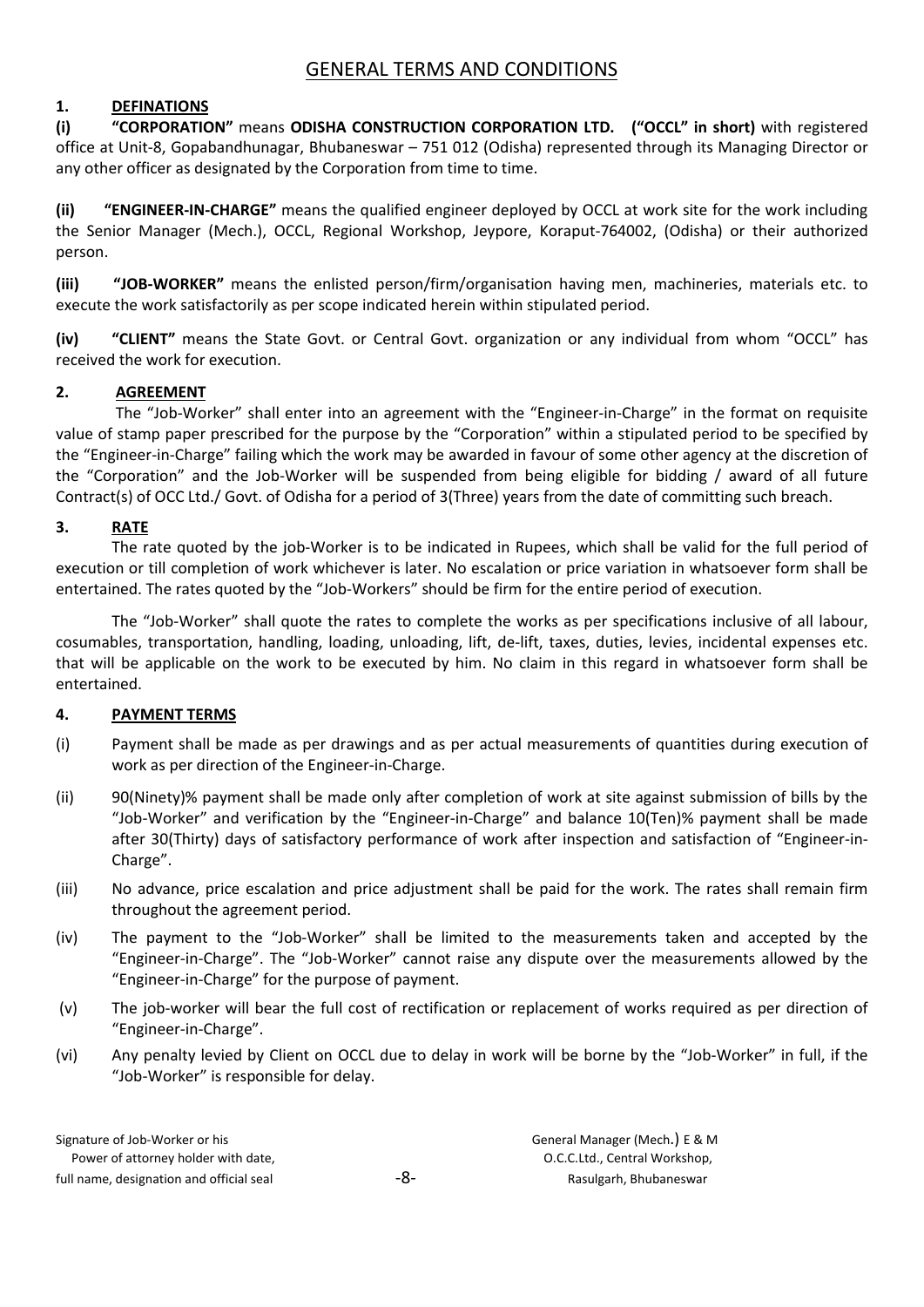# 6. PERFORMANCE SECURITY

The Performance Security at the rate of 3(Three)% shall be deducted on the gross amount of each bill of the "Job-Worker". The performance security will be released after 6(Six) months of satisfactory completion of the work or settlement of final bill of the "Job-Worker", whichever is later, if no defect in the work is noticed and material account as well as all disputes are settled.

# 7. PROVIDENT FUND

Employees Provident Fund, wherever applicable, shall be payable by the "Job-Worker" as per Provident Fund Rules in force and shall keep the "Corporation" indemnified for it. He should get the registration no. for this from the Regional Provident Fund Commissioner, Odisha. He shall produce the records in support of payment of EPF/FPF dues to the "Engineer-in-Charge" for check and record by the "Engineer-in-Charge".

# 8. EMPLOYEES STATE INSURANCE SCHEME(ESI)

The Employees State Insurance Scheme(ESI), wherever applicable, shall be payable by the "Job-Worker" as per the ESI Rule in force and shall keep the "Corporation" indemnified for it. He should get the Registration Number for this from the E.S.I. Deptt., Odish. He shall produce the records in support of payment of ESI dues to the "Engineer-in-Charge" for check & record.

# 9. WITH HELD AMOUNT FOR EPF, FPF AND ESI DUES

2(Two)% shall be deducted and kept withheld from R.A. bills of the "Job-Worker" towards EPF, FPF and ESI dues. If the "Job-Worker" produces clearance in support of deposit of EPF, FPF and ESI dues with the concerned authority within 3(Three) months from the end of each financial year, the above withheld amount shall be released. Otherwise, the "Corporation" shall deposit the same with Provident Fund Authority and ESI Authority. Defects, if any, shall be recovered from the "Job-Worker".

# 10. INCOME TAX, GST, OTHER TAXES, DUTIES, LEVIES ETC.

Income tax at the prevailing rate from time to time will be deducted from each bill of the "Job-Worker" and shall be deposited with Income Tax Authorities. However, the "job-Worker" shall bear GST on materials procured by him. GST applicable on purchased items and services rendered there shall be released as per norms. The "Job-Worker" will have to produce tax invoice against each bill for payment. Any other taxes, duties, rayalties, levies etc. as applicable from time to tome shall also be deducted from bills of the "Job-Worker".

# 11. OPTIMUM USE OF MACHINERY, VEHICLES, EQUIPMENTS, TOOLS, TACKLES, CONSUMABLES AND STEEL MATERIALS

 The "Job-Worker" shall ensure optimum utilisation of the plants, machinery, equipments, tools, tackles, consumables, cement, steel materials etc. and shall not create any hindrance for others. The decision of the "Engineer-in-Charge" regarding the optimum requirement shall be final and binding on the "Job-Worker".

# 12. RECORD OF MATERIALS, CONSUMABLES, MACHINERY, EQUIPMENTS, TOOLS, TACKLES ETC.

The "Job-Worker" shall be responsible for maintaining the data and complete records of issue and consumption of materials and consumables as well as record of plants, machinery, equipments, tools, tackles, cement, steel materials etc. issued to him by the owner and "Corporation". The materials, plants, machinery, equipments, tools, tackles cement, steel materials etc. shall be issued as per requirement and availability only.

The materials supplied by the "Corporation" will be received by the "Job-Worker" from the "Corporation" store on submission of indent by the "Engineer-in-Charge". Transportation materials to site of work and storage at site are the responsibility of the "Job-Worker".

The "Job-Worker" will keep an accurate record of "Corporation" materials and furnish the consumption statement of such materials. The surplus materials, if any, are to be returned to the "Corporation" store at his cost failing which, the cost of excess materials will be recovered from the dues of the "Job-Worker" @ 5(Five) times the issue rate of "OCCL" or market rate, whichever is higher.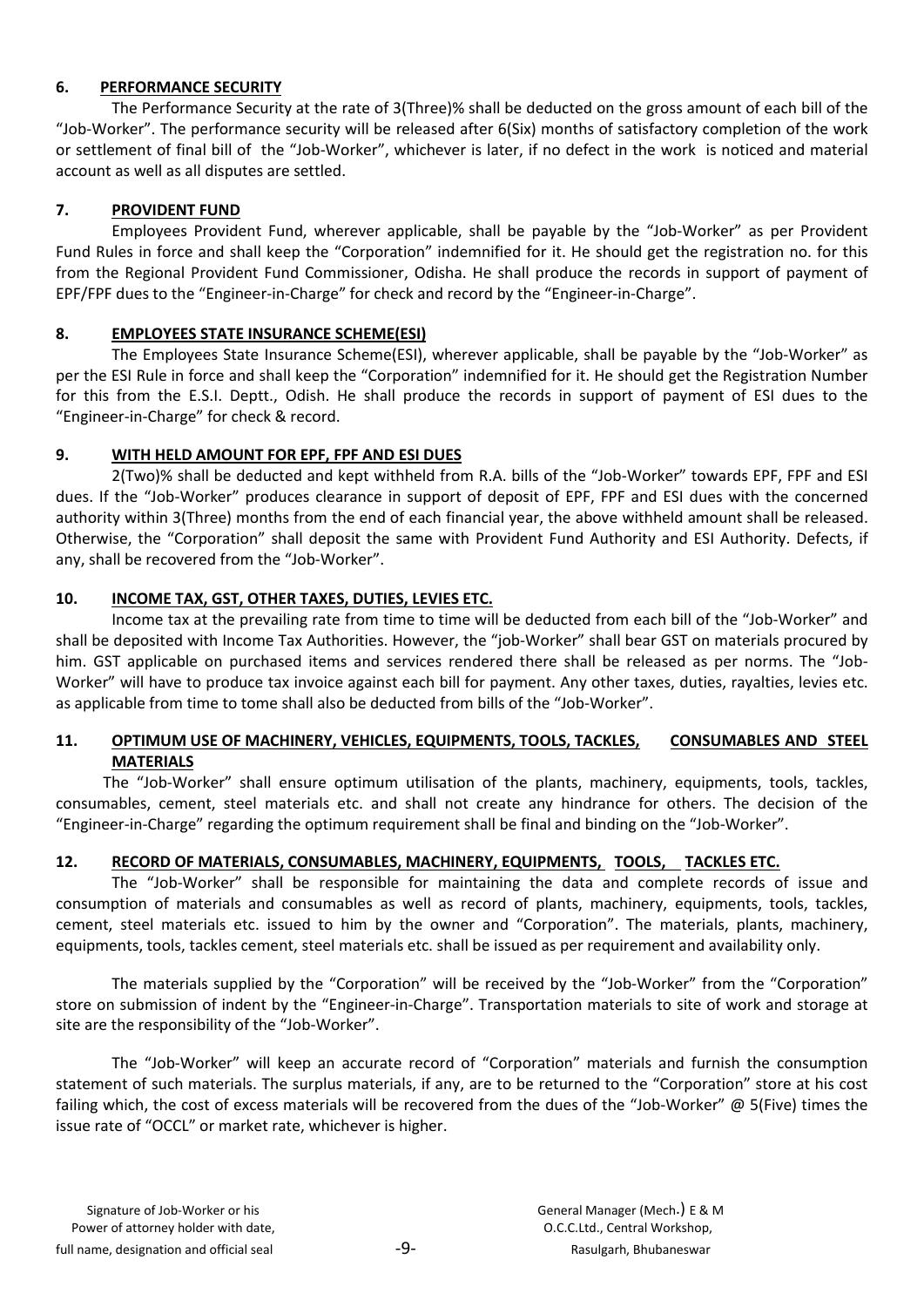The materials, if and when supplied by the "Job-Worker", shall be of the best and suitable quality as per specifications stipulated in the technical specifications and subject to approval of "Engineer-in-Charge"/"Client", whose decisions, as regards quality of the materials, shall be final.

# 13. RETURN OF PLANTS, MACHINERY, EQUIPMENTS, TOOLS, TACKLES, MATERIALS, CONSUMABLES ETC.

The plants, machinery, equipments, tools, tackles, excess cement, excess steel materials, excess consumables etc. of the "Corporation" are to be returned by the "Job-Worker" in good working condition after completion of the work/termination of the contract by the "Corporation". The "Corporation" may hire plants, machinery, equipments, tools, tackles etc. from the owner as well as outside for use in work. The same are also to be returned by the "Job-Worker" in acceptable good working condition with original fittings after completion of the work/termination of the contract by the "Corporation".

Any damage to/ by the plants, machinery, equipments, tools, tackles etc. during use by the "Job-Worker" shall be booked to the "Job-Worker" for recovery from his bills.

The balance unused/excess cement, steel materials, balance consumables etc. of the "Corporation", if any, shall be returned by the "Job-Worker" in good condition at specified places as per direction of the "Engineer-in-Charge" failing which the cost at 5(Five) times the market rate shall be deducted from the "Job-Worker".

# 14. SCRAP STEEL MATERIALS/CUT PIECE RODS

The scrap steel materials/cut piece rods generated during execution of work out of steel materials issued by "OCCL" shall be the property of the "Corporation". It is the responsibility of the "Job-Worker" to collect and stack them at proper location/locations as per direction of the "Engineer-in-Charge". The "Job-Worker" shall be responsible for return of the same. An unaccounted loss of 0.5% shall be allowed. Balance has to be returned to the "Corporation". In case of non-return of the same, the cost as decided by the "Engineer-in-Charge" shall be recovered from the "Job-Worker".

# 15. ELECTRICITY

Electricity required for execution of work is the responsibility of the "Job-Worker". Electricity, power cables and accessories will be arranged by the "Job-Worker" from the available nearest transformer required for completion of the work at his own cost. In case of non-availability of electricity the "Job-Worker" has to arrange DG set with operator & POL to complete the work at his own cost, "OCCL" shall not provide electricity or DG at site.

# 16. MEASUREMENT OF WORK

The quantity of work executed shall be measured and payment made once in a month or on completion of work or on termination of the agreement, when final measurement will be made and account will be adjusted accordingly. The decision of the "Engineer-in-Charge" regarding the rates, progress, measurement and quality of the work shall be final and binding on the "Job-Worker".

# 17. INDIAN STANDARDS, DRAWINGS AND SPECIFICATIONS

The work shall be carried with due diligence and in a workman like manner in accordance with relevant Bureau of Indian Standard specifications on the basis of latest approved drawings and technical specifications supplied by "Corporation" in absence of which as per the direction of "Engineer-in-Charge".

The technical specifications in the relevant agreement between the "Corporation" & owner and approved drawings & technical specifications issued by the owner & "Corporation" shall be the basis for execution of work under the agreement. In the absence of approved drawings and technical specifications, the direction of the "Engineer-in-Charge" shall be final and binding on the "Job-Worker".

The "Job-Worker" shall make arrangements to take copies of the approved drawings from the office of the "Engineer-in-Charge" for reference during execution of work.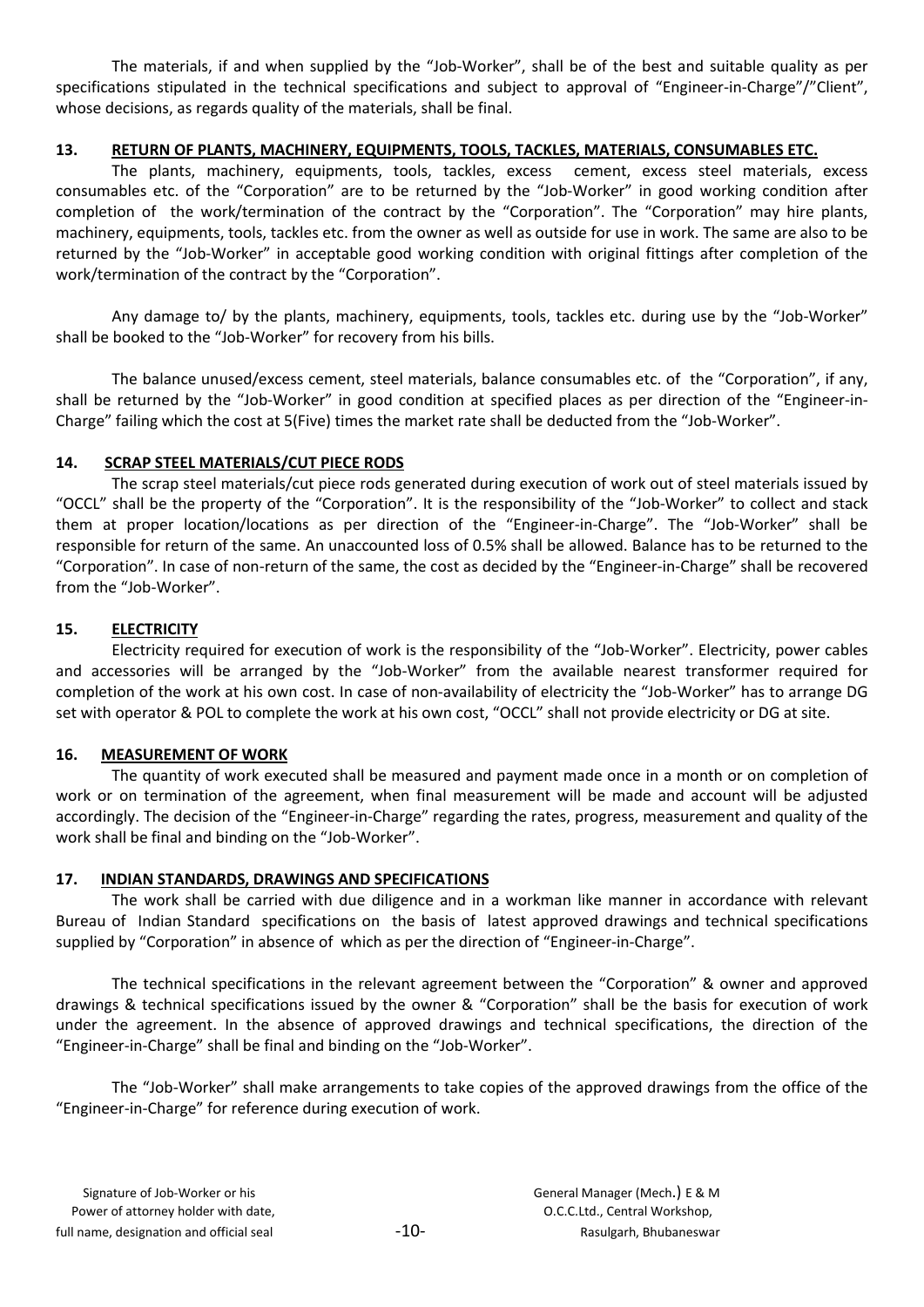#### 18. PAYMENT TO WORKMEN

The "Job-Worker" should maintain job register and payment rolls of their workmen and get those checked by the "Engineer-in-Charge" or his authorised representative from time to time. The payment to the workers/ supervisory staff shall be made by the "Job-Worker" in the presence of the owner and/or "Engineer-in-Charge" or his authorised representative. The paid pay roll register shall be signed by the "Engineer-in-Charge" or his authorised representative as a token of disbursement. The copies of paid pay roll shall be submitted to the "Engineer-in-Charge" within a period of 7(Seven) days from the date of payment failing which no further payment to the "Job-Worker" shall be released.

### 19. WORKMEN COMPENSATION

In case of any loss due to accident arising during/ in-connection with execution of the contract, the "Job-Worker" will pay compensation to his workmen. The "Job-Worker" will be fully responsible for his workmen as per workmen's compensation act and labour laws in force during entire period of execution of contract. In case, the "Job-Worker" fails to do so, the "Corporation" may pay the same and recover the same from the bills/ dues of the "Job-Worker".

### 20. INFORMATION OF WORKMEN

The "Job-Worker" will make his own arrangements for engagement of labour and shall furnish all information of workmen employed by him like name, father's name, full permanent address, sex and age to the "Engineer-in-Charge" along with the pay.

### 21. STATUTORY REQUIREMENTS

The "Job-Worker" shall comply all statutory requirements applicable at site of work such as minimum wage act, labour act, factory act, workmen's compensation act, provident fund rules, employee's state insurance rules etc. A certificate to this effect shall be enclosed by the "Job-Worker" with each Running Account Bill for payment.

### 22. MINIMUM AGE OF WORKMEN

The "Job-Worker" shall not employ any person, who is below the age of 18(Eighteen) years or unfit for the tendered items. The "Engineer-in-Charge" shall have right to decide, whether any labour employed by the "Job-Worker" is below the age of 18(Eighteen) years or unfit and refuse to allow any labour, whom he decides to be below the age of 18 years or unfit for any other reason.

#### 23. MINIMUM WAGE ACT

The "Job-Worker" shall pay wages of each labour at the rate not less than the wages as per Minimum Wages Act in force and as may be amended from time to time. The "Engineer-in-Charge" has the right to enquire into and decide on any complaint of the labourers relating to non-payment or less payment of wages to them and his decision will be final and binding on the "Job-Worker".

#### 24. LABOUR LICENSE

The "Job-Worker" has to obtain valid labour license and maintain all records at his own cost as per the conditions laid down in the labour rules in vogue and amend from time to time.

#### 25. NON-PAYMENT OF DUES OF LABOURERS

If the "Job-Worker" fails to pay the dues of labourers engaged by him for this work in time, the same shall be paid by the "Engineer-in-Charge" directly to the deserving workers. The expenditure so incurred on account of nonpayment or less payment shall be recovered from the bills or any other dues of the "Job-Worker".

#### 26. WORKMEN INSURANCE

The workmen insurance shall be the responsibility of the "Job-Worker". He shall produce the records in support of workmen insurance to the "Engineer-in-Charge" for check and record.

#### 27. HUTMENTS/TEMPORARY ACCOMMODATION

The "Job-Worker" has to arrange hutments/temporary accommodation for his own labouers/ workmen at the work site at his own cost.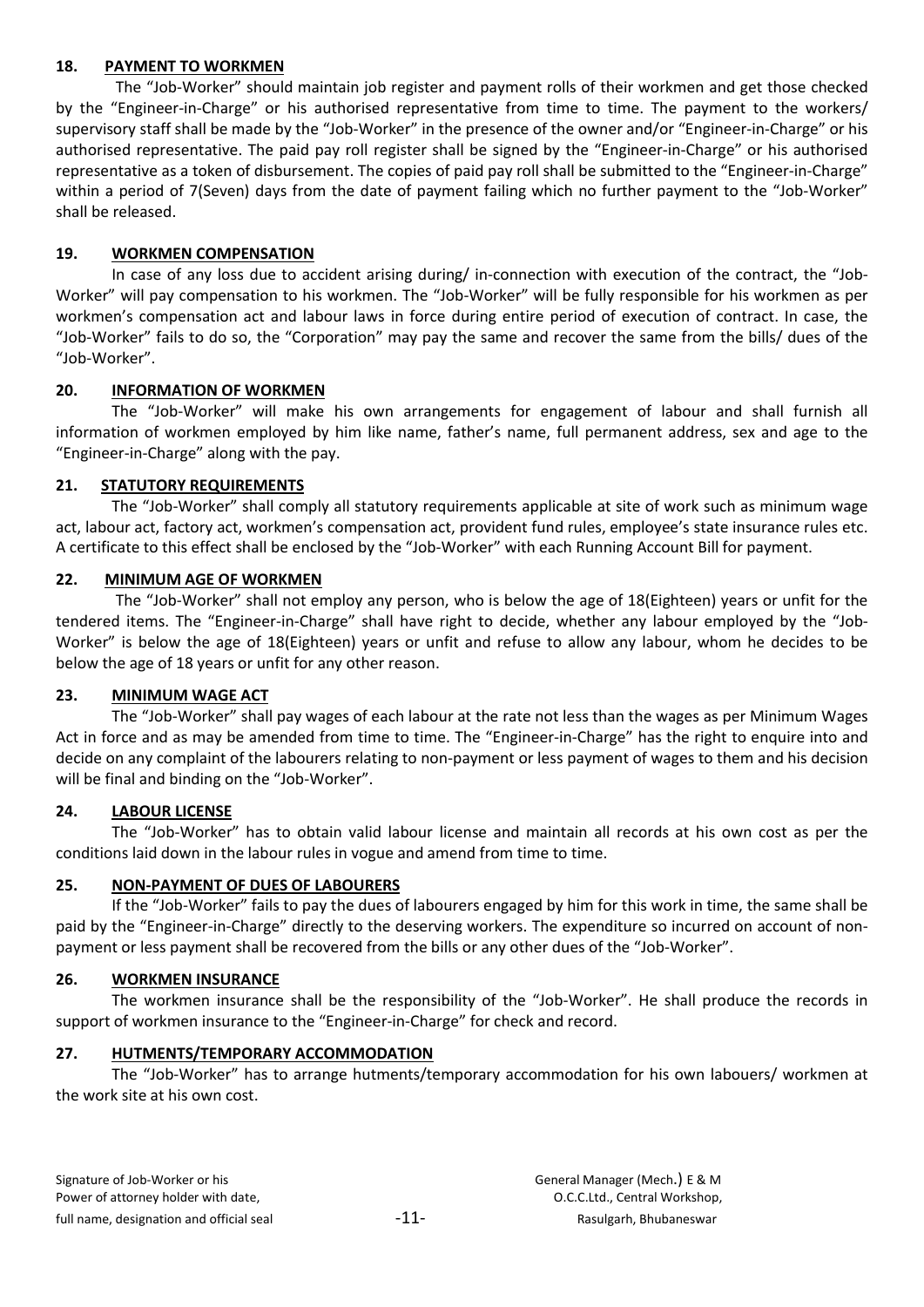### 28. IDLE LABOUR

"OCCL" will not be held responsible for idle labourers of the "Job-Worker" for any reason, whatsoever and no claim on this account will be entertained.

# 29. WORKING IN SHIFTS

If necessary, the "Job-Worker" may be asked to work in two(2) or 3(three) shifts. Normally, the work shall be executed in shifts. The "Job-Worker" may, if required, have to engage the workmen on overtime to complete the work in scheduled time. The overtime cost shall be borne by the "Job-Worker".

### 30. CLAIMS AND LIABITIES

All claims/liabilities etc. arising out of Explosives act and labour laws shall be borne by the "Job-Worker" and he shall keep the "Corporation" indemnified against them and also in case of injuries or death of labourer(s) resulting from accidents during the execution of the work. In case the "Corporation" will have to pay for any such claims under Workmen's Compensation Act, the same shall be adjusted from the pending bills/dues of the "Job-Worker" or shall be recovered otherwise as per law from him.

# 31. SAFETY

The "Job-Worker" should abide by the safety laws and rules of statutory bodies, "Corporation" and owner as per directions of "Engineer-in-Charge" and Safety Officers inspecting from time to time. All safety materials required for the workmen at site will be supplied by the "Job-worker" at his cost.

### 32. WATCH AND WARD

The "Job-Worker" shall arrange watch and ward and safety of the site of work, constructed structures, machinery, vehicles, equipments, tools, tackles, consumables, cement, steel materials etc. of the "Corporation" and owner at his own cost. Any loss or damage to the corporation properties at the site of work will be recovered from the "Job-Worker". The "Job-Worker" must furnish a record of men engaged for watch & ward to the "Engineer-in-Charge" at site for proper supervision.

### 33. AUTHORISED PERSON

The "Job-Worker" may in writing authorise his power of attorney holder or any other person to draw materials, avail facilities, attend measurements etc. during the course of execution of work. All liabilities created by the authorised person of the "Job-Worker" by way of loss of materials drawn, amenities availed, unpaid wages created etc. shall be considered as the liabilities of the "Job-Worker" and such liabilities shall be made good by the "Job-Worker" or it shall be recovered from the bill/payment due to him.

#### 34. SPLITTING UP WORK

The authority reserves the right to split up the work amongst various "Job-Workers" and increase or decrease the quantity of work mentioned in the quotation document without assigning any reason thereof and no claim whatsoever will be entertained on this account. The quantity as per agreement may also increase or decrease as per actuals.

If "Corporation" desires, different agencies can be engaged at a single site of work for which each agency is to co-operate so that other agency does not face any difficulty in engagement of his machinery, equipments, vehicles etc.

# 35. BREACH OF CONTRACT

The Performance Security is liable to be forfeited in the event of breach of contract and the agreement shall be terminated. The dues of the "Corporation" including due of labourers/workmen and other statutory payable liabilities payable by the "Corporation" as principal employer shall be cleared by the "Job-Worker". The decision of the "Engineer-in-Charge" in this regard shall be final and binding on the "Job-Worker". The amount remaining as outstanding against the "Job-Worker" after adjustment of his dues shall be payable by him to "OCCL". If necessary, legal action may be taken for recovery of the dues of the "Corporation" including labour and statutory dues to be cleared by the "Corporation" as principal employer and "OCCL" reserves the right to recover the payable amount from the "Job-Worker" from works done by his under any other organization or from his properties.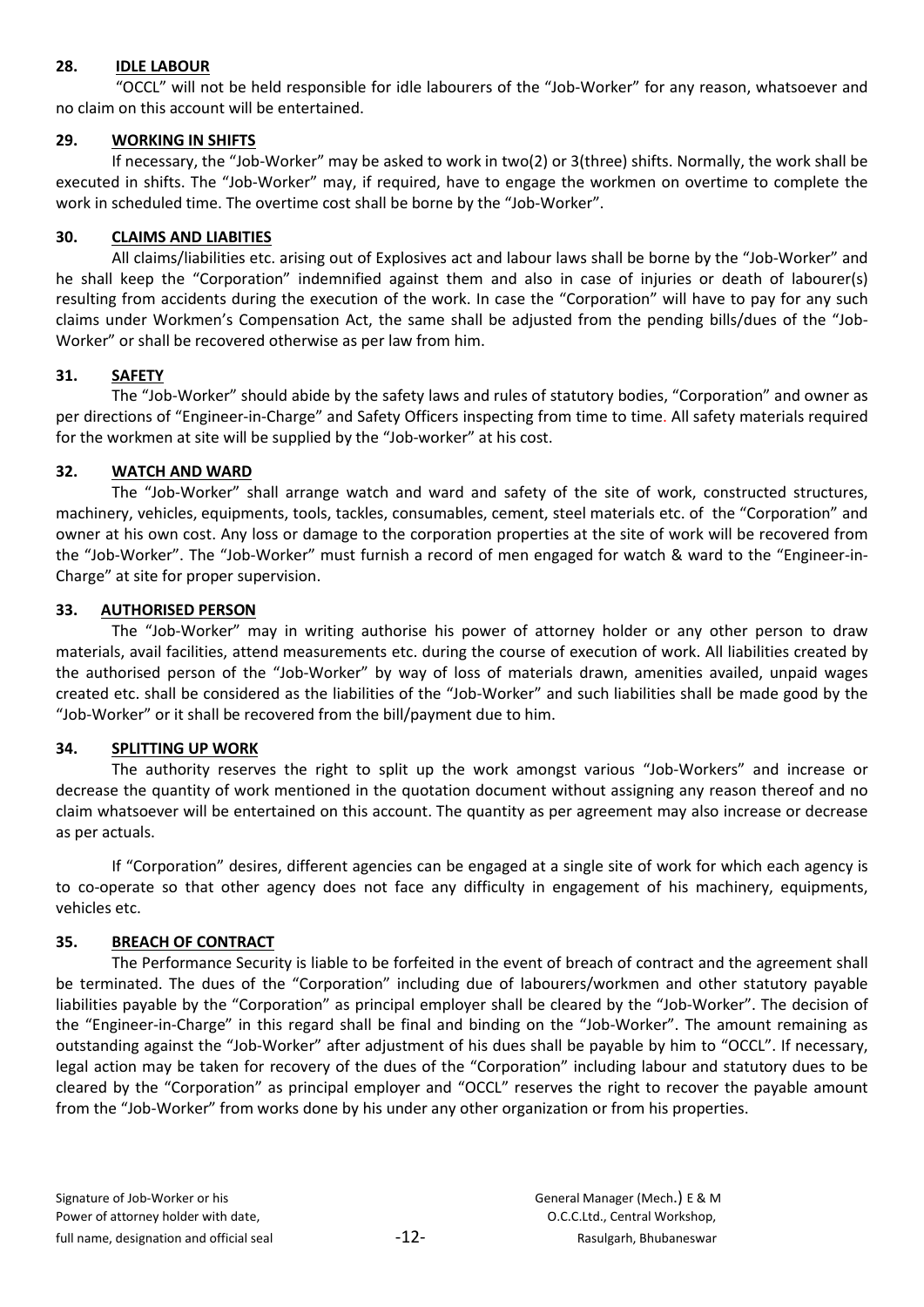### 36. TERMINATION OF CONTRACT

The "Engineer-in-Charge" may put an end to the agreement at his option at any time due to (a) Bad workmanship (b) Dis-proportionate progress (c) Non-compliance of labour rules or (d) Any other reason. The decision of the "Engineer-in-Charge" is final in this respect and no claim on this account will be entertained. "OCCL" also reserves the right to take exparte measurements, if the "Job-Worker" does not co-operate in taking final measurements after termination of contract.

### 37. RESPONSIBILITY OF JOB-WORKER

The work shall be completed by the "Job-Worker" in all respect within the stipulated period of completion and the responsibility of the "Job-Worker" shall cease only, when the items are fully accepted by the owner after erection at project site.

### 38. PROGRESS OF WORK AND PENALTY

The "Job-Worker" will achieve the desired progress as per programme. If the "Job-Worker" fails to achieve

the contracted quantity every month as per programme, penalty at the following rates shall be imposed.

| Sl. No. | Failure percentage(%)                  | Penalty percentage(%)                                                                                                                                                                                                                                                                                                                   |
|---------|----------------------------------------|-----------------------------------------------------------------------------------------------------------------------------------------------------------------------------------------------------------------------------------------------------------------------------------------------------------------------------------------|
| (i)     | Less than 10(Ten)%                     | 1(One)% of value of defaulted quantity                                                                                                                                                                                                                                                                                                  |
| (ii)    | Above10(Ten)% and upto 20(Twenty)%     | 2(Two)% of value of defaulted quantity                                                                                                                                                                                                                                                                                                  |
| (iii)   | Above 20(Twenty)% and upto 30(Thirty)% | 5(Five)% of value of defaulted quantity                                                                                                                                                                                                                                                                                                 |
| (iv)    | Above 30(Thirty)%                      | To be asked to demobilise with penalty<br>equivalent to 10(Ten)% of value of defaulted<br>quantity. The "Engineer-in-Charge" will off-<br>load the work and get the work done<br>through any other agency or of its own at the<br>risk and cost of the "Job-Worker". No claim<br>will be allowed to the "Job-Worker" in this<br>regard. |

#### 39. REJECTION DUE TO BAD WORKMANSHIP

The rejection due to bad workmanship shall be charged to the "Job-Worker" at a cost of rejected items plus 20(Twenty) %.

#### 40. TESTING OF WELDERS AND OTHER SKILLED/SEMI-SKILLED WORKMEN

The qualification test of welders and other skilled/semi-skilled workmen may be conducted at site by the "Engineer-in-Charge" and only qualified welders and other skilled/semi-skilled workmen shall be deployed for the work. The cost of testing shall be borne by the respective "Job-Worker".

# 41. QUALITY ASSURANCE AND QUALITY CONTROL

Quality Assurance/Quality Control Plan shall be prepared before commencement of site activities and shall be followed maintaining stage-wise up-to-date record of the work.

# 42. SITE VISIT

The "Job-Worker", interested to participate in the tender, should visit the site of work and get himself acquainted with site conditions and tendered work before submitting the tender.

# 43. DEVIATION OF PROVISIONS IN AGREEMENT

The "Job-Worker" will not vary or deviate from the provisions in the agreement without obtaining prior permission in writing from the "Corporation".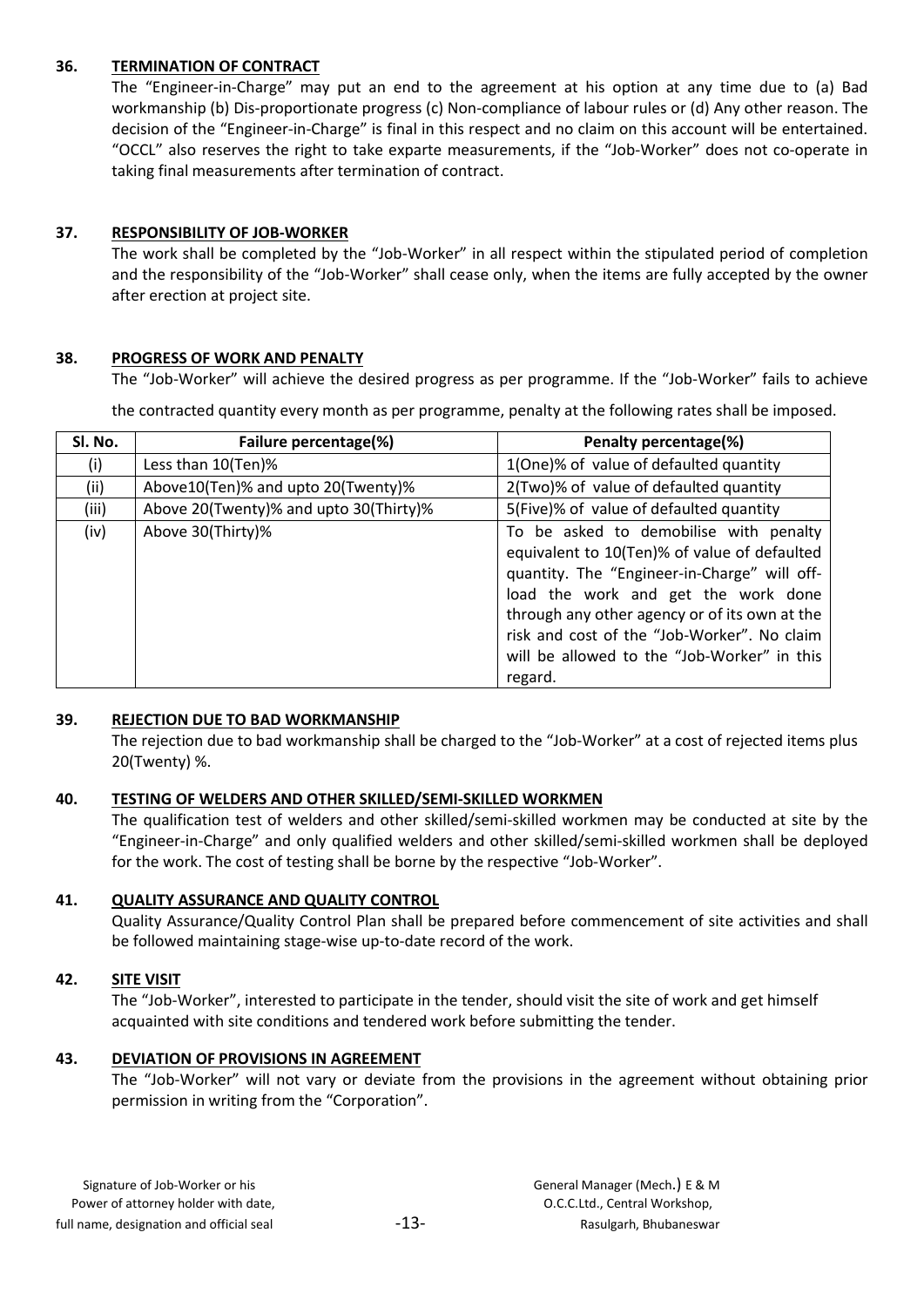#### 44. RIGHT OF THE "CORPORATION"

The "Corporation" reserves the right to cancel a particular quotation call or all quotation calls without assigning any reason thereof. The items can be splitted among two or more job-Workers at any stage. The offer of any quotationer or all may be cancelled without assigning any reason thereof. The requirement shown in any quotation call notice are only indicative and may vary.

#### 45. APPROACH ROAD, HAUL ROAD AND COFFERDAM ETC.

The approach road, haul road and cofferdam etc. if required, at site of work are to be constructed and maintained by the "Job-Worker" at his cost.

#### 46. SUB-LETTING

The work under any agreement shall not be assigned or sublet to anybody by the "Job Worker". If the "Job-Worker" shall assign or sublet or attempt to do so, the "Engineer-in-Charge" shall terminate the agreement and shall get the work done through any other agency or of its own at the risk and cost of the "Job-Worker". No claim will be allowed to the "Job-Worker" in this regard. "OCCL" reserves the right to have access also to units of the "Job-Worker" to verify, if works are actually executed by him.

#### 47. EXECUTION OF EXTRA ITEMS AND EXTRA QUANTITIES

All extra items are to be executed by the "Job-Worker" at mutually agreed rates. All extra quantities are to be executed at agreement rates. If required, the "Job-Worker" has to furnish the working analysis as per actuals to arrive at the extra items rates.

#### 48. FORCE MAJEURE:

Neither party shall be liable to the other for any loss or damage occasioned by or arising out of acts of God such as unprecedented flood, volcanic eruption, earthquake or other convulsion of nature and other acts such as but not restricted to invasion, the act of foreign countries, hostilities, or war-like operations before or after declaration of war, rebellion, military or unsurped power which prevent performance of the contract and which could not be foreseen or avoided by a prudent person.

#### 47. JURISDICTION

For all liabilities created under the various contractual obligations/impositions under this agreement, the "Job-Worker" undertakes not to raise any dispute or litigations in connection there with and shall make all endeavors to resolve all disputes amicably through conciliation and in all such cases, the decision of the Managing Director, "OCCL" shall be final and binding on the "Corporation" as well as on the "Job-Worker" failing which all such disputes arising out of the agreement shall be subject to jurisdiction of Hon'ble High Court of Odisha at Cuttack and their sub-ordinate courts at Bhubaneswar only. Both the parties agree by mutual consent that any dispute relating to this agreement is barred from arbitration.

Signature of Job-Worker or his General Manager (Mech.) E & M Power of attorney holder with date,  $O.C.C.L.d.,$  Central Workshop, full name, designation and official seal  $-14 -14-$  Rasulgarh, Bhubaneswar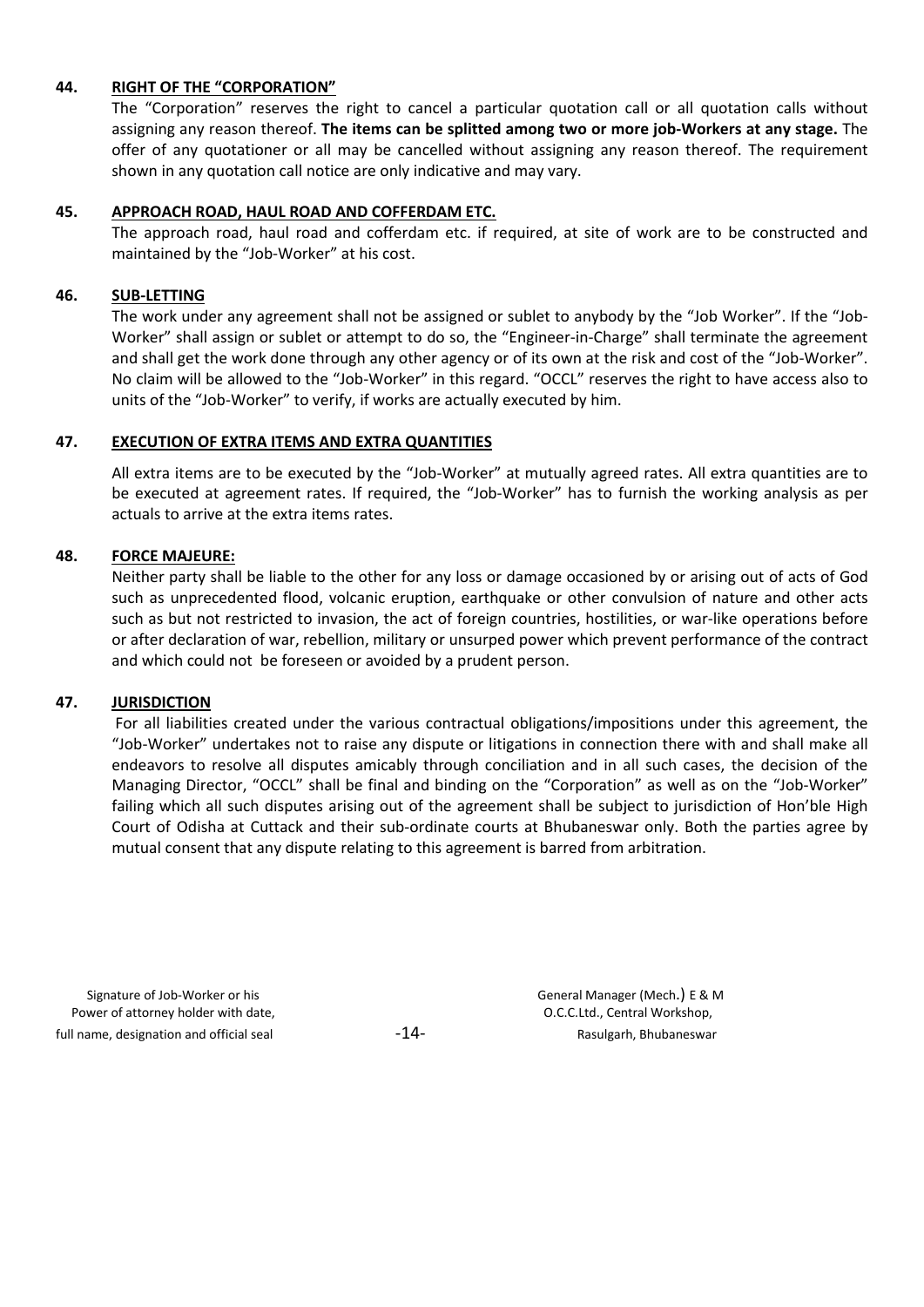# SPECIAL CONDITIONS OF CONTRACT

- 1. Tender should be submitted in a single sealed outer cover subscribing in bold letters as "Transportation, Alignment, Erection, Commissioning and Testing of  $1<sup>st</sup>$  Stage and  $2<sup>nd</sup>$  Stage Embedded Parts, HR & Scouring sluice Gates, Screw Hoist, etc including dismantling of existing concrete &  $2^{nd}$  stage concreting and painting of fabricated structure of Head Regulator and Scouring sluice Gate Structures of respective Minor Irrigation Project as per approved drawing and direction of the Engineer-in-Charge."
- 2. Conditional bids with deviations will not be accepted. Those who do not agree to the terms and conditions regarding payment, work and others need not quote.
- 3. The Job-Worker will be declared ineligible for corrupt and fraudulent practices by OCCL.
- 4. The job-worker shall bear all costs associated with preparation and submission of his bids and the OCCL will in no case be responsible and liable for those costs.
- 5. Before the dead-line for submission of tender, OCCL may modify the tender documents through addenda. Any addendum thus issued shall be part of the bidding documents and shall be communicated by hoisting in the website.
- 6. The job-worker should sign on all pages of tender documents and drawings in token of acceptance of tender terms, conditions and technical specifications. The tender will be rejected, if not signed on each page.
- 7. Tender shall remain valid for a period of 3(Three) months from the date of submission and tender valid for a shorter period shall be rejected by OCCL as non-responsive.
- 8. Any tender received by the OCCL after the dead line prescribed will be summarily rejected.
- 9. Where there is a discrepancy between the rates in figures and in words, the rate in words will govern. Where there is a discrepancy between the unit rate and amount, the unit rate as quoted will govern.
- 10. In case of discrepancy between the bill of quantities, specifications and/or drawings, the Engineer-in-Charge shall be sole deciding authority as to which shall prevail and his decision shall be final and conclusive.
- 11. The "Job-Worker" shall, during the progress of the work, provide, erect and maintain at his own expenses all necessary temporary stores, offices etc. required for proper and efficient execution of the work.
- 12. Whenever the Engineer-in-Charge exercise his authority to cancel the contract for insolvency assignment or transfer or subletting of contract, he may complete the work by any means at the Job-Worker's risk and expenses provided always that in the event of the cost of completion (as certified by Engineer-in-Charge which is final and conclusive) being less than the contract cost, the advantage shall accrue to OCCL. If the cost exceeds, the Job-Worker shall either pay the excess amount ordered by Engineer-in-Charge or the same shall be recovered from the Job-Worker by other means.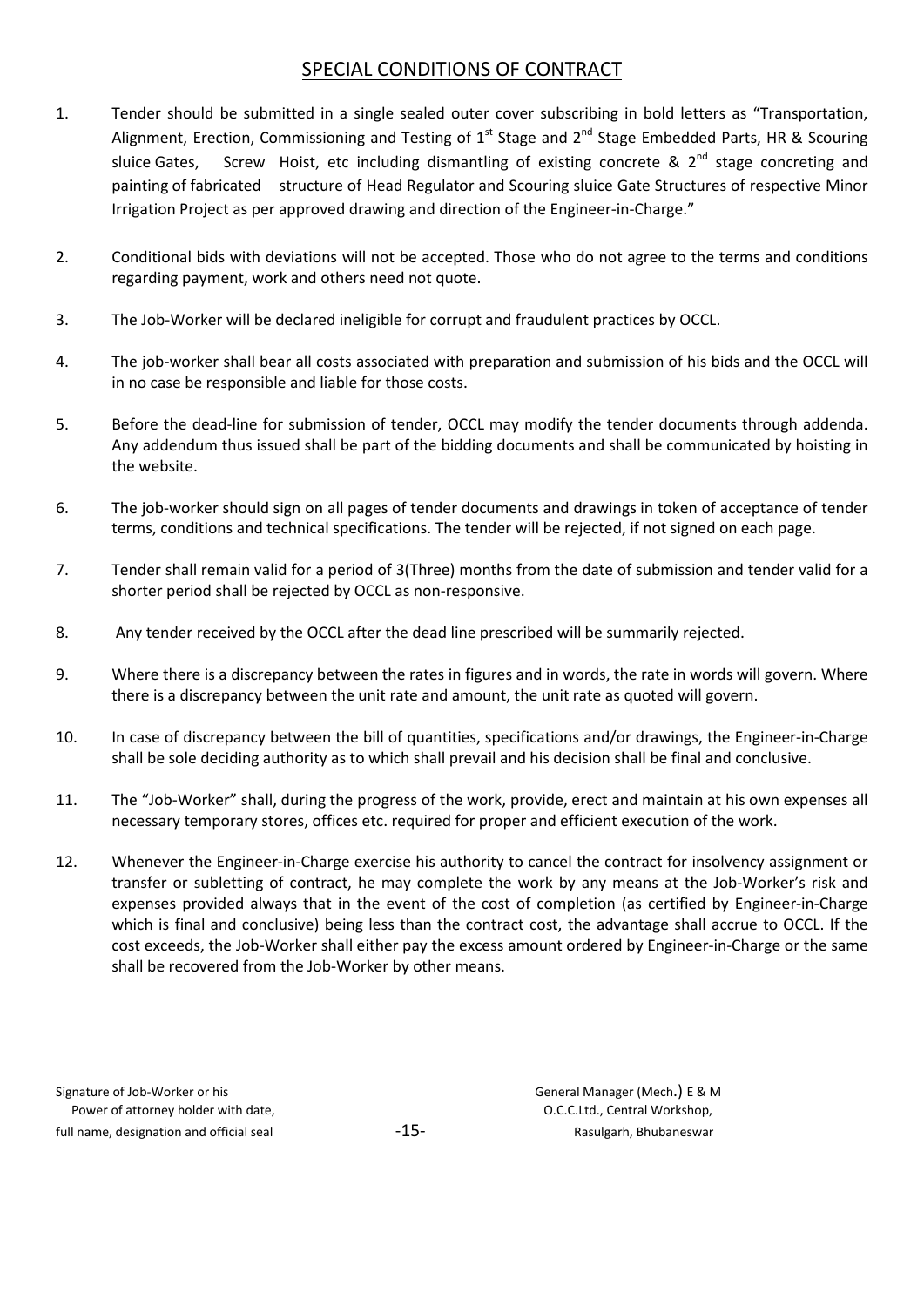- 13. If the Job-Worker makes default in commencing the work within a reasonable time or within the time specified, or having taken over the site, does not commence the work within a reasonable time, or if the Job-Worker , in the opinion of the Engineer-in-Charge, during the currency of the contract makes default in proceeding with the work, or progress of work is slow, or in the opinion of the OCCL/Engineer-in-Charge the workmanship is poor, or if the Job-Worker fails to comply with any of the terms and conditions of the contract, or fails to complete the work in full or part and clears the site on or before the date of completion, or fails to achieve the progress as set out under the contract or fails to carry out the orders issued by the Engineer-in-Charge or abandons the contract or otherwise commits any breach of contract, OCCL will cancel the contract as a whole or in part or any items of work under the contract without any prior notice to the Job-Worker at the sole cost, risk and expense of the Job-Worker and get the balance work executed either by OCCL itself, or by another Job-Worker or through any other agency as deemed fit. In such an event, the Job-Worker shall be liable to make good and compensate all losses, expenses whatsoever, incurred or to be incurred by OCCL.
- 14. The Job-Worker shall be responsible for providing at his own expenses all precautions to prevent loss or damage and from any and all risks and in order to minimize the amount of any such loss or damage and for necessary steps to be taken for the said purpose until the works have been handed over complete in all respect to the Engineer-in-Charge.
- 15. No claim of the Job-Worker, whatsoever, shall be entertained after payment of the final bill.
- 16. Any agreement, bank guarantee, hypothecation deed etc. required to be executed under this contract shall be made at the cost of the Job-Worker with proper stamp duty as per the format.
- 17. The job-worker must visit to the Workshop/Sites and visualize its condition before quoting the rates.
- 18. Any correction and rectification required for the work done by the job-worker should be taken up immediately by the job-worker as per direction of the Engineer-in-Charge at his own cost.
- 19. The hutment, electricity, water and other day to day requirement of the worker and supervisory staff will be arranged by the job-worker. However the land (if available) required for construction of temporary hutments will be provided by OCCL on non chargeable basis. It is the responsibility of the job-worker to demolish the hutment and other structures and remove the debris immediately after completion of the work.
- 20. Watch and ward of vehicles, machineries of OCC Ltd. as well as his own shall be sole responsibility of the Job-Worker.

Signature of Job-Worker or his **Signature of Job-Worker or his Constanting Constanting Constanting Constanting Constanting Constanting Constanting Constanting Constanting Constanting Constanting Constanting Constanting Con** Power of attorney holder with date,  $O.C.C.L.d.,$  Central Workshop, full name, designation and official seal  $-16 -16-$  Rasulgarh, Bhubaneswar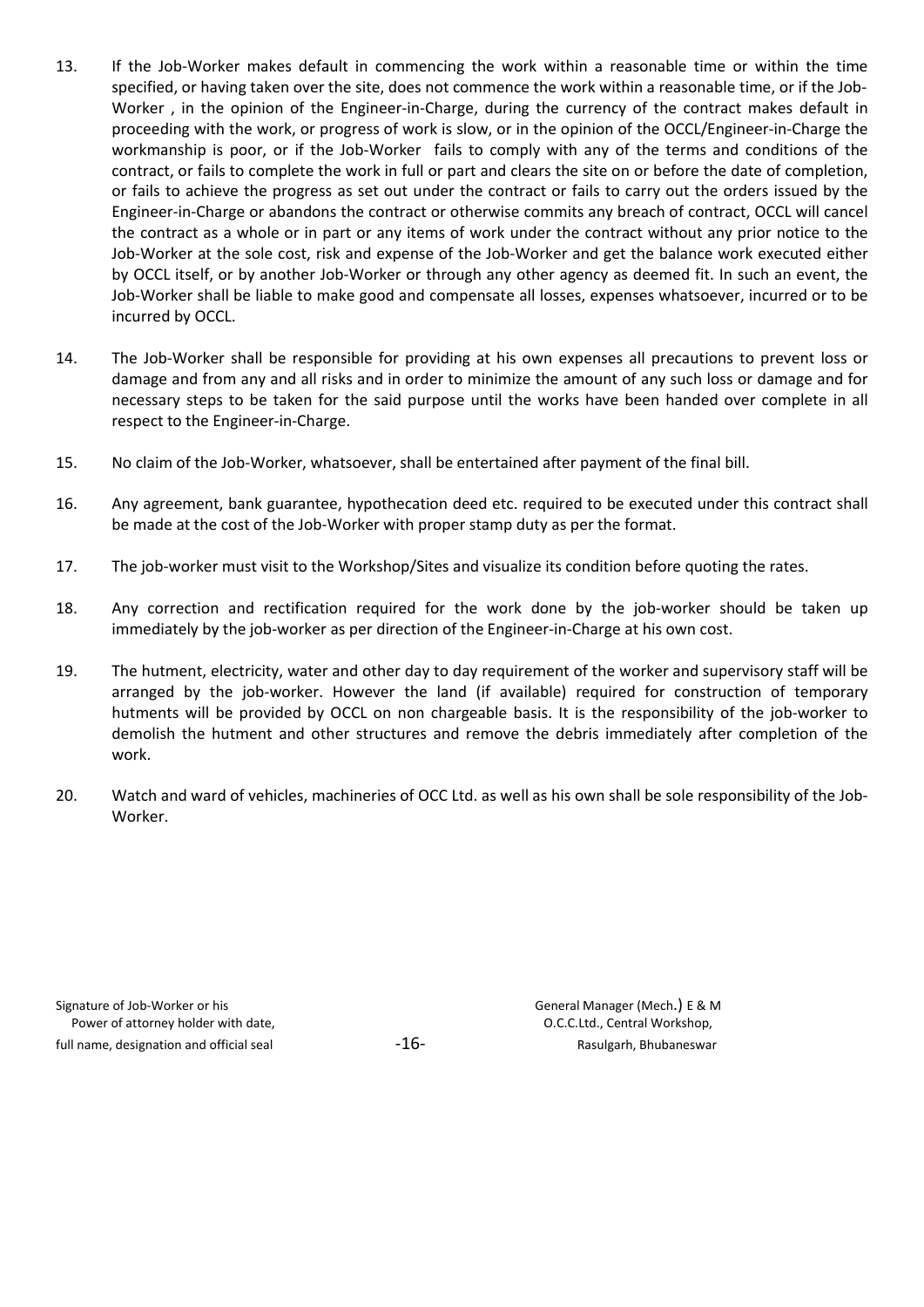# Detail Scope of Work and Technical Specifications

Name of work:- "Transportation, Alignment, Erection, Commissioning and Testing of 1<sup>st</sup> Stage and 2<sup>nd</sup> Stage Embedded Parts, HR & Scouring sluice Gates, Screw Hoist, etc including dismantling of existing concrete & 2<sup>nd</sup> stage concreting(M-25 grade), Rubber Seal Fixing and Painting of fabricated structure of Head Regulator and Scouring sluice Gate Structures of respective Minor Irrigation Project as per approved drawing and direction of the Engineer-in-Charge."

# The following are the scope of work to be carried out by the Job-Worker:

- A) By Successful Job-Worker: Prior to quoting the rates, the Job-Worker shall visit physically MI Project.
- 1. a. Loading/Unloading and transportation of fabricated Gates and its components from nearest point of the project i.e. road side to worksite by using handling equipments such as cranes/powered winches/manually operated winches, chain pulley blocks/ pulling & lifting machinery etc., including all handling charges i.e. cost of labour, hire charges of handling equipment such as winches, crane etc.
	- b. De-watering by using pumps, if required and diversion of water by cofferdam using sand bags/barrier for completion of the project.
	- c. All chiseling, chipping & concrete cutting including second stage concreting (M-25) to re-fix the Guide, Sill Beams & Top Beams.
	- d. All erection jobs including supply of tools and tackles.
	- e. All greasing works including grease and lubricants.
	- f. Fixing of rubber seals and fasteners etc. as per approved drawings and specifications.
	- g. Painting of Gates, Hoist & Platform and its components with all painting accessories. The application of paint must also confirm to the above IS code i.e. IS 14177:1994 to be verified and allowed by the Senior Manager (M) before utilization at site.
	- h. Erection and commissioning of all Gates complete in all respects including all required erection Nuts and Bolts under this invitation.
	- i. Testing of Gates in dry condition.
- 2. The procedure of work adopted by the Job- Worker must be accepted and approved by the Engineer-in-Charge.
- 3. The civil works which have been completed by the other agencies leaving block-outs for fixing guides frames etc. shall be done by the job-Worker along with mechanical works. The same may not be truly as per plumb and the job-Worker may have to take up a lot of chiseling work for fixing the second stage embedded parts. If in any groove no first stage embedded parts are available, the job-Worker shall have to fix some embedded parts to make the guides rigid and vertical.
- 4. Any such other incidental works not covered under scope of work as may be required during execution of work for completion of the contract shall be done the cost of the Department with prior approval of the competent authority.
- 5. Electricity, power cables and accessories will be arranged by the Job-Worker from the available nearest transformer required for completion of the work at his own cost. In case of non-availability of electricity the Job-Worker has to arrange DG set with operator and POL to complete the work at his own cost.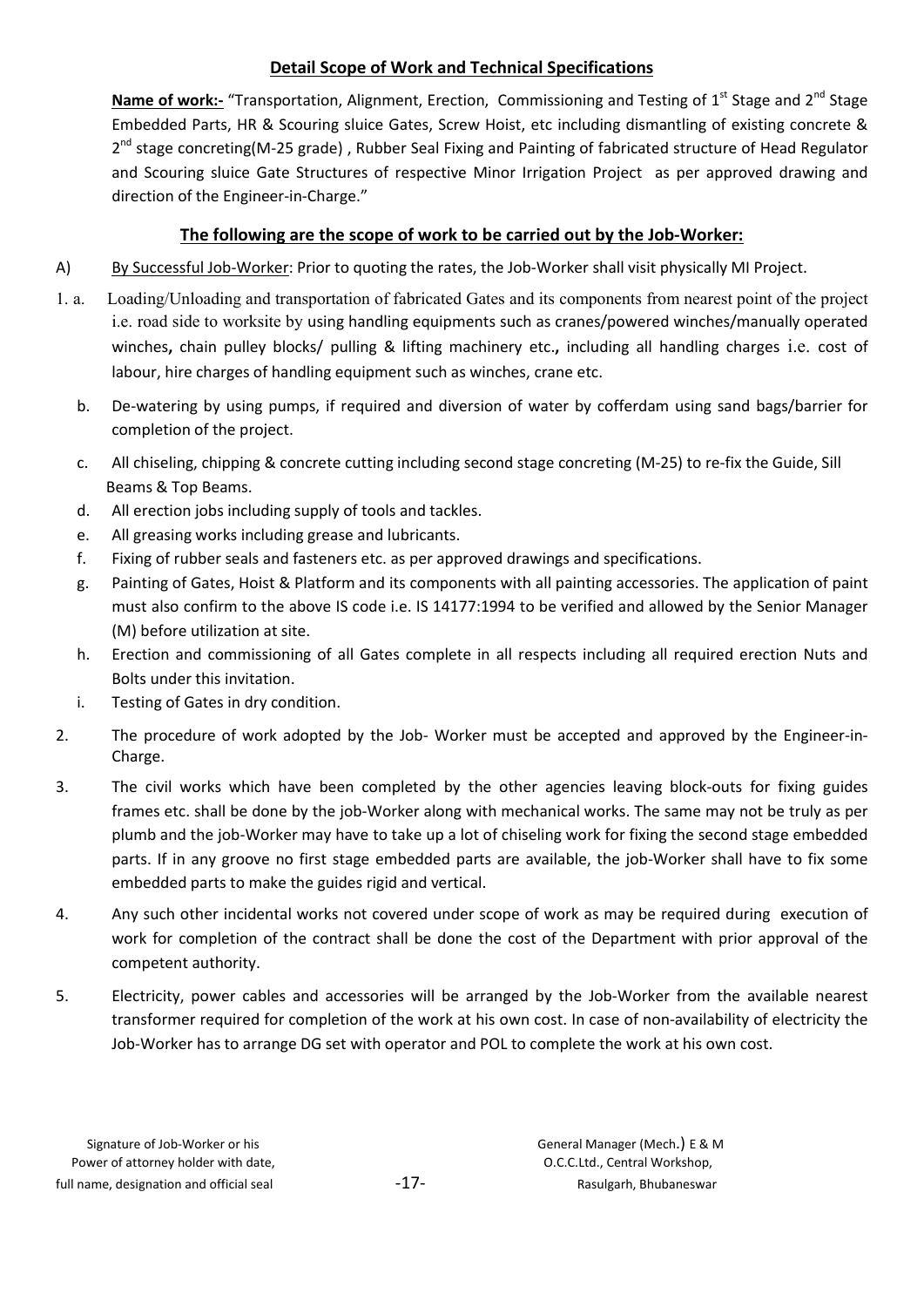- 6. Hoist platform anchors, if no block outs founded are to be Epoxy grouted with suitable bolt as per direction of "Engineer-in-Charge".
- 7. All tools and tackles such as chain pulley blocks, winches, derricks etc. required to accomplish for the aforesaid works are to be arranged by the job-worker.
- 8. All works shall be done by the Job-Worker as per direction of Engineer-in-Charge.
- 9. Unloading of all fabricated items from truck or trailer of OCC Ltd. will be done by the job-worker.
- 10. All required consumables such as welding accessories and grinding wheels, industrial gases, gas hoses etc. shall be provided by job-worker.
- 11. All required machineries such as welding machines, grinding machines, compressors (for painting) etc. shall be arranged by job-worker.
- 12. The required pickup/truck for shifting of the Gates and other fabricated items from road point to work site shall be provided by the job-worker.
- 13. The job worker will be responsible and give proper account of utilization of materials provided to him by OCCL. Any loss of materials due to theft or bad workmanship will be recovered from the job worker.
- 14. Safety kits and first aid facilities for the supervisory staff and workers engaged in Job will be provided by the Job-worker.
- 15. Site welding is to be done with generator as there is no power supply at the worksite and suitable DG shall be arranged by the Job-Worker and the welding shall be done as per standard practice. All expenditure for running the D.G will be borne by the job-worker.
- 16. Experienced workmen like riggers, fitters, welders etc. must be engaged at work site. The job-worker should produce previous experience certificates of the workmen before start of erection works.
- 17. Any correction or rectification required arising out of the fault of the job-worker for the work done should be borne by the job-worker at his cost & responsibility.
- 18. All materials required for  $2^{nd}$  stage concreting (Cement, Sand, and Aggregates) shall be arranged and provided by the job worker. The grade of 2<sup>nd</sup> stage concrete of M-25 Grade as per IS:456. During execution of work, any deviation in quantity either less or excess shall be paid to the Job-Worker as per agreement rates to complete the work in full shape.
- 19. Demolition hammer required for dismantling of existing concrete in the gate groove and seal beam groove will be arranged by the Job-Worker.
- 20. Painting Work to be done by Job-Worker as per codal provisions of IS 14177. All machineries, Consumables and accessories required for painting, manual scraping, wire brushing, cleaning and washing will be provided by the job worker. Painting of gates after surface preparation by cleaning process, manual by wire brush. After cleaning, the surface should be cleaned from loose dust and debris preferably by air blast with help of blower. Two coats of zinc rich primer should be applied over the prepared surfaces to give a total dry film thickness of 70 ± 5 microns followed by two coats of solvent less coal tar epoxy paint applied at an interval of 24 hours. Each coat should give a minimum dry film thickness of  $150 \pm 5$  microns. The total dry film thickness of all the coats including primer coating should not less than  $350 \pm 5$  microns as per IS: 14177:1994.
- 21. Land required for storage of materials shall be arranged by the Job-Worker at his own cost and responsibility.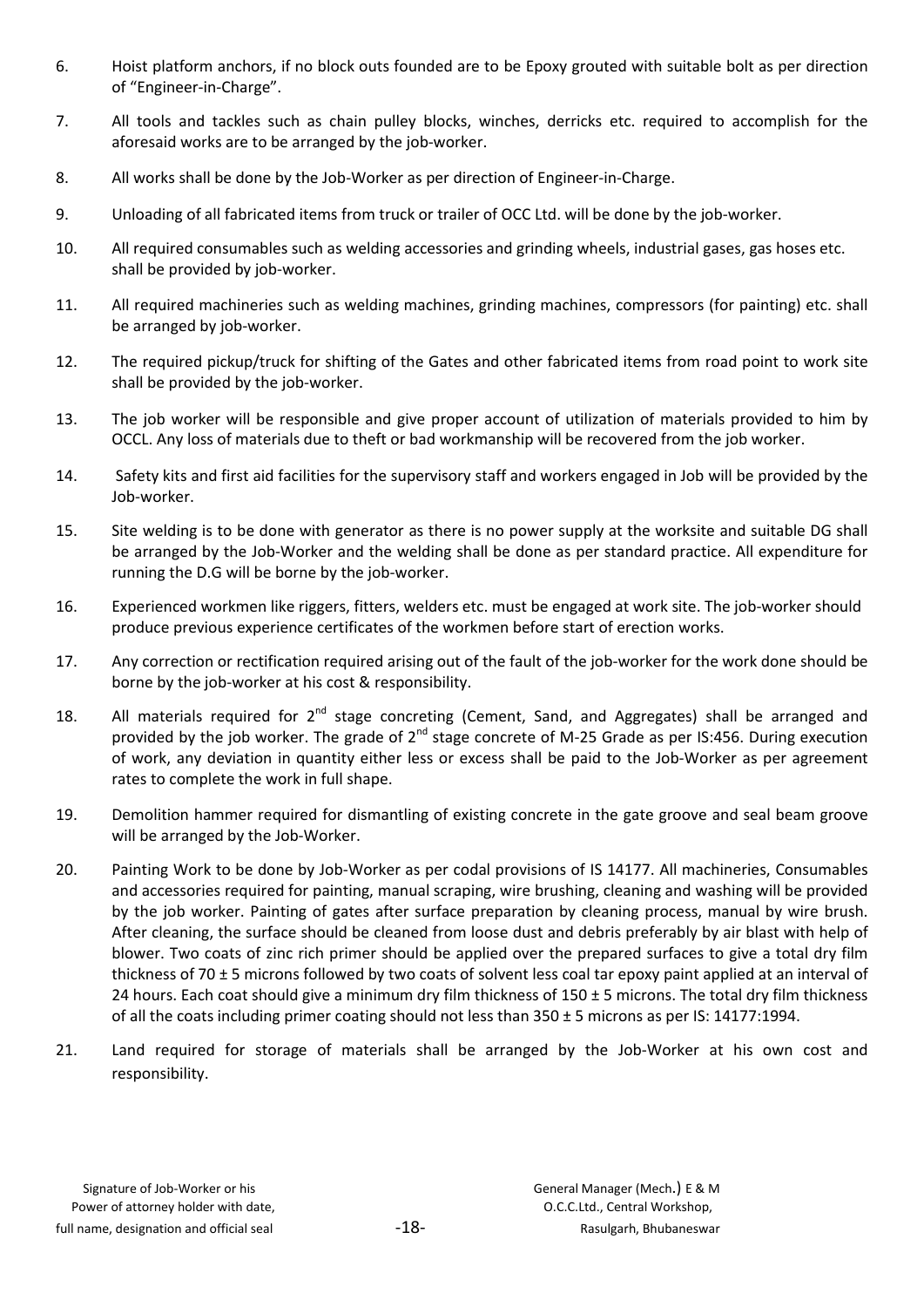- 22. The Job-Worker shall make arrangement at his own cost to watch the materials at site till the work is finally closed and handed over.
- 23. The Job-Worker shall remain responsible to arrange all mechanical means whenever required to complete the work in time at his own cost.
- 24. Any damage caused to the work due to any cause whatsoever during the execution will be made good by the Job-Worker until it is handed over to the Department in complete shape. "Any cause" includes natural calamities of all kind, strikes, force majeure i.e. action of God like earth quakes, volcanic eruption, cyclone, flood etc.
- 25. During execution of work, if any type of accident occur resulting injury temporary or permanent disability or death to the work men, or supervisor of the Job-Worker, the Department will not be held responsible for such damages. The loss due to accident for either man or machinery and materials shall be borne by the Job-Worker.
- 26. Dispute: Any dispute arising will be decided within the jurisdiction of Honorable Odisha High Court of Odisha, Cuttack and their Sub-Ordinate Courts at Bhubaneswar Only.
- 27. No idle payment will be given to the Job-worker at any circumstance.

# B) By OCCL:

- 1. All Gates and its components including 2nd stage embedded parts and other structures will be fabricated by OCCL and will be transported to nearest point of erection.
- 2. Required rubber seals with fasteners along with other bought out items like screw rod & gear box etc., welding electrodes, paints, primers & thinners will be supplied by OCCL.
- 3. All erection including alignment and welding etc. shall be done as per the following:
- a) Approved drawings issued by "Engineer-in-Charge" from time to time.
- b) Technical specifications issued by "Engineer-in-Charge" from time to time.
- c) Relevant standards of BIS and other National/International bodies.
- d) Direction of "Engineer-in-Charge" from time to time.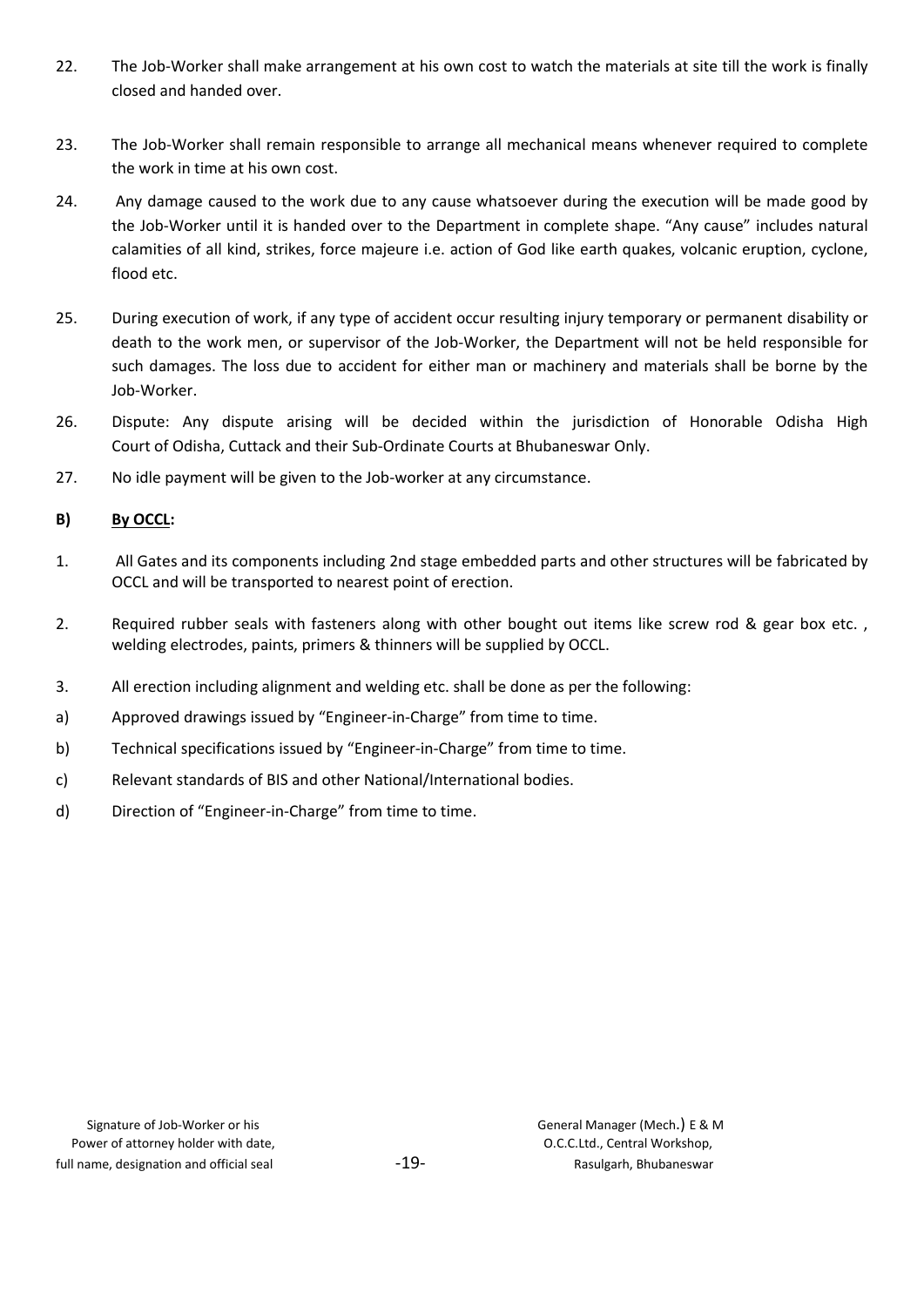### TENDER CALL NOTICE NO.: OCCL/GM (E & M) /05/ 2021-22 Dated: 23.12.2021

### BILL OF QUANTITIES & PRICE SCHEDULE

Name of the work:- "Transportation, Alignment, Erection, Commissioning and Testing of 1<sup>st</sup> Stage and 2<sup>nd</sup> Stage Embedded Parts, HR & Scouring sluice Gates, Screw Hoist, etc including dismantling of existing concrete &  $2^{nd}$  stage concreting(M-25 grade) , Rubber Seal Fixing and Painting of fabricated structure of Head Regulator and Scouring sluice Gate Structures of Chitughat Minor Irrigation Project under Chandahandi Block in the District of Nabarangpur as per approved drawing and direction of the Engineer-in-Charge."

|              |                                                                                                                       |             |               |                 | Rate per unit    | <b>Amount including</b>                          |                 |                  |
|--------------|-----------------------------------------------------------------------------------------------------------------------|-------------|---------------|-----------------|------------------|--------------------------------------------------|-----------------|------------------|
| SI.          |                                                                                                                       |             | <b>Approx</b> |                 |                  |                                                  | <b>GST</b>      |                  |
| No.          | <b>Description of items</b>                                                                                           | <b>Unit</b> | Qty           | Rs.<br>(in fig) | Rs.<br>(in word) | GST as<br>applicable<br>in $%$ & in<br><b>Rs</b> | Rs.<br>(in fig) | Rs.<br>(in word) |
|              | Unloading/loading, Transportation and shifting, erection of first stage & second stage embedded parts, gates, screw   |             |               |                 |                  |                                                  |                 |                  |
|              | hoists, second stage concreting of Head regulator & Scouring sluice gates of Chitughat MI Projects under Chandahandi  |             |               |                 |                  |                                                  |                 |                  |
|              | Block in the control of M.I. Division, Nabarangpur District including supply of required machineries, labour, paints, |             |               |                 |                  |                                                  |                 |                  |
|              | tools & tackles etc. to complete the work as per approved drawings to be provided by OCCL & direction of the          |             |               |                 |                  |                                                  |                 |                  |
|              | Engineer-in-Charge."                                                                                                  |             |               |                 |                  |                                                  |                 |                  |
| $\mathbf{1}$ | Nabarangpur District(Chitughat MI Project under Chandahandi Block-130 Kms approx from Jeypore)                        |             |               |                 |                  |                                                  |                 |                  |
| А.           | Head Regulator Size: 900mm x 900mm -- 1 No.                                                                           |             |               |                 |                  |                                                  |                 |                  |
| (i)          | First stage embedded parts                                                                                            | Set         | 01            |                 |                  |                                                  |                 |                  |
| (ii)         | Second stage embedded parts                                                                                           | Set         | 01            |                 |                  |                                                  |                 |                  |
| (iii)        | Gate                                                                                                                  | Set         | 01            |                 |                  |                                                  |                 |                  |
| (iv)         | Screw hoist                                                                                                           | Set         | 01            |                 |                  |                                                  |                 |                  |
| (v)          | Second stage concreting                                                                                               | cum         | 04            |                 |                  |                                                  |                 |                  |
| <b>B.</b>    | Scouring Sluice Gate Size: 2300mm x 1000mm -- 3 Nos.                                                                  |             |               |                 |                  |                                                  |                 |                  |
| (i)          | First stage embedded parts                                                                                            | Set         | 03            |                 |                  |                                                  |                 |                  |
| (ii)         | Second stage embedded parts                                                                                           | Set         | 03            |                 |                  |                                                  |                 |                  |
| (iii)        | Gate                                                                                                                  | Set         | 03            |                 |                  |                                                  |                 |                  |
| (iv)         | Screw hoist                                                                                                           | Set         | 03            |                 |                  |                                                  |                 |                  |
| (v)          | Second stage concreting                                                                                               | cum         | 18            |                 |                  |                                                  |                 |                  |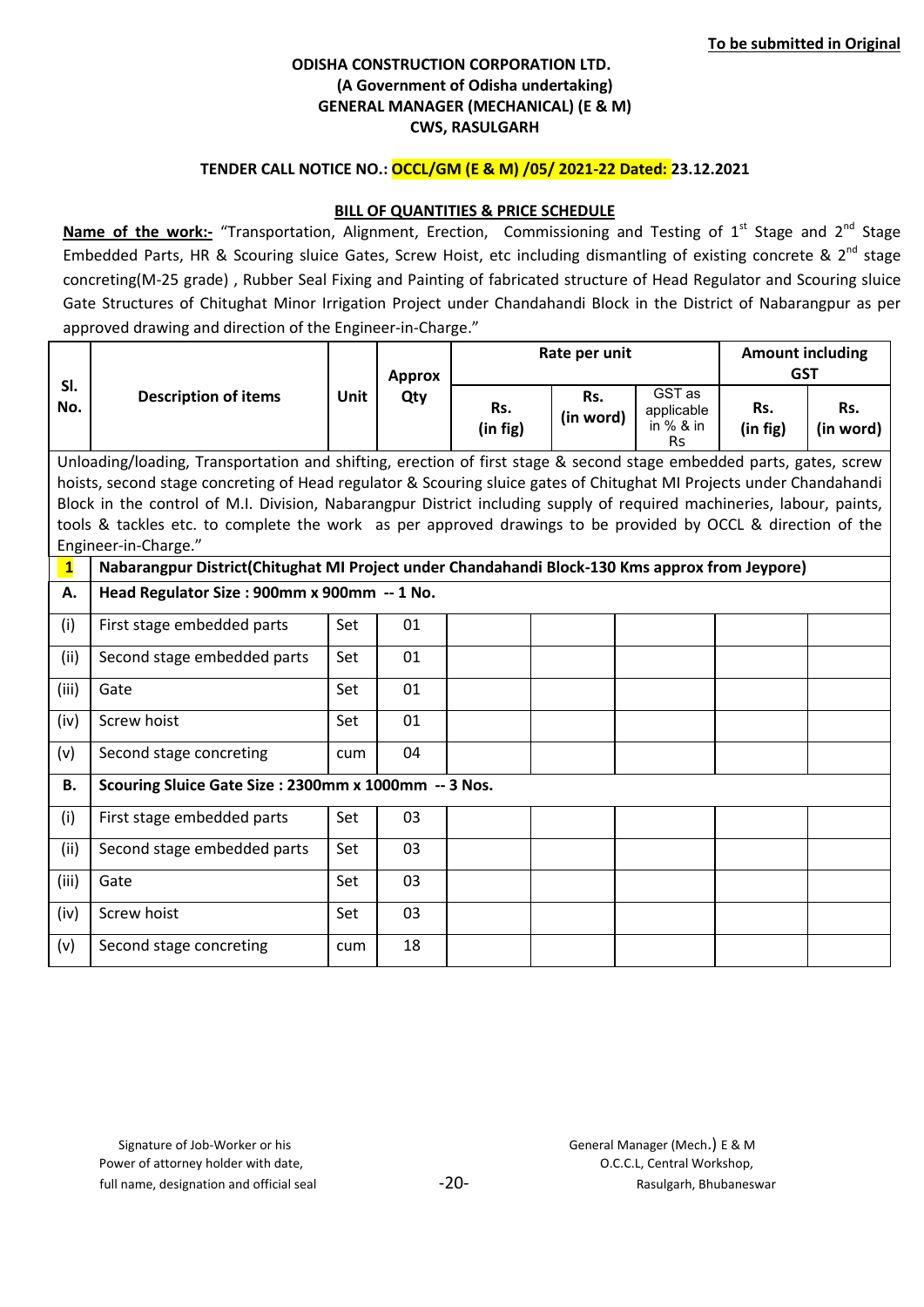#### TENDER CALL NOTICE NO.: OCCL/GM (E & M) /05/ 2021-22 Dated: 23.12.2021

### **BILL OF QUANTITIES & PRICE SCHEDULE**

Name of the work:- "Transportation, Alignment, Erection, Commissioning and Testing of 1<sup>st</sup> Stage and 2<sup>nd</sup> Stage Embedded Parts, HR & Scouring sluice Gates, Screw Hoist, etc including dismantling of existing concrete & 2<sup>nd</sup> stage concreting(M-25 grade) , Rubber Seal Fixing and Painting of fabricated structure of Head Regulator and Scouring sluice Gate Structures of Bairagihalua Minor Irrigation Project under Rayagada Block in the District of Rayagada as per approved drawing and direction of the Engineer-in-Charge."

|                         |                                                                                                                     |             |               | Rate per unit   |                  |                                                | <b>Amount including</b> |                  |  |
|-------------------------|---------------------------------------------------------------------------------------------------------------------|-------------|---------------|-----------------|------------------|------------------------------------------------|-------------------------|------------------|--|
|                         | <b>Description of items</b>                                                                                         |             | <b>Approx</b> |                 |                  |                                                |                         | <b>GST</b>       |  |
| SI.<br>No.              |                                                                                                                     | <b>Unit</b> | Qty           | Rs.<br>(in fig) | Rs.<br>(in word) | GST as<br>applicable<br>in % & in<br><b>Rs</b> | Rs.<br>(in fig)         | Rs.<br>(in word) |  |
|                         | Unloading/loading, Transportation and shifting, erection of first stage & second stage embedded parts, gates, screw |             |               |                 |                  |                                                |                         |                  |  |
|                         | hoists, second stage concreting of Head regulator & Scouring sluice gates of Bairagihalua Minor Irrigation Project  |             |               |                 |                  |                                                |                         |                  |  |
|                         | under Rayagada Block in the control of M.I. Division, Rayagada District including supply of required machineries,   |             |               |                 |                  |                                                |                         |                  |  |
|                         | labour, paints, tools & tackles etc. to complete the work as per approved drawings to be provided by OCCL &         |             |               |                 |                  |                                                |                         |                  |  |
|                         | direction of the Engineer-in-Charge."                                                                               |             |               |                 |                  |                                                |                         |                  |  |
| $\overline{\mathbf{1}}$ | Rayagada District(Bairagihalua Minor Irrigation Project under Rayagada Block -160 Kms approx from Jeypore)          |             |               |                 |                  |                                                |                         |                  |  |
| Α.                      | Head Regulator Size : 900mm x 900mm -- 1 No.                                                                        |             |               |                 |                  |                                                |                         |                  |  |
| (i)                     | First stage embedded parts                                                                                          | Set         | 01            |                 |                  |                                                |                         |                  |  |
| (ii)                    | Second stage embedded parts                                                                                         | Set         | 01            |                 |                  |                                                |                         |                  |  |
| (iii)                   | Gate                                                                                                                | Set         | 01            |                 |                  |                                                |                         |                  |  |
| (iv)                    | Screw hoist                                                                                                         | Set         | 01            |                 |                  |                                                |                         |                  |  |
| (v)                     | Second stage concreting                                                                                             | cum         | 04            |                 |                  |                                                |                         |                  |  |
| <b>B.</b>               | Scouring Sluice Gate Size : 2600mm x 1400mm -- (LEFT - 3 Nos. + RIGHT - 3 Nos.)                                     |             |               |                 |                  |                                                |                         |                  |  |
| (i)                     | First stage embedded parts                                                                                          | Set         | 06            |                 |                  |                                                |                         |                  |  |
| (ii)                    | Second stage embedded parts                                                                                         | Set         | 06            |                 |                  |                                                |                         |                  |  |
| (iii)                   | Gate                                                                                                                | Set         | 06            |                 |                  |                                                |                         |                  |  |
| (iv)                    | Screw hoist                                                                                                         | Set         | 06            |                 |                  |                                                |                         |                  |  |
| (v)                     | Second stage concreting                                                                                             | cum         | 48            |                 |                  |                                                |                         |                  |  |

 Signature of Job-Worker or his General Manager (Mech.) E & M Power of attorney holder with date,  $O.C.C.L.d.,$  Central Workshop, full name, designation and official seal  $-21-$  -21- Rasulgarh, Bhubaneswar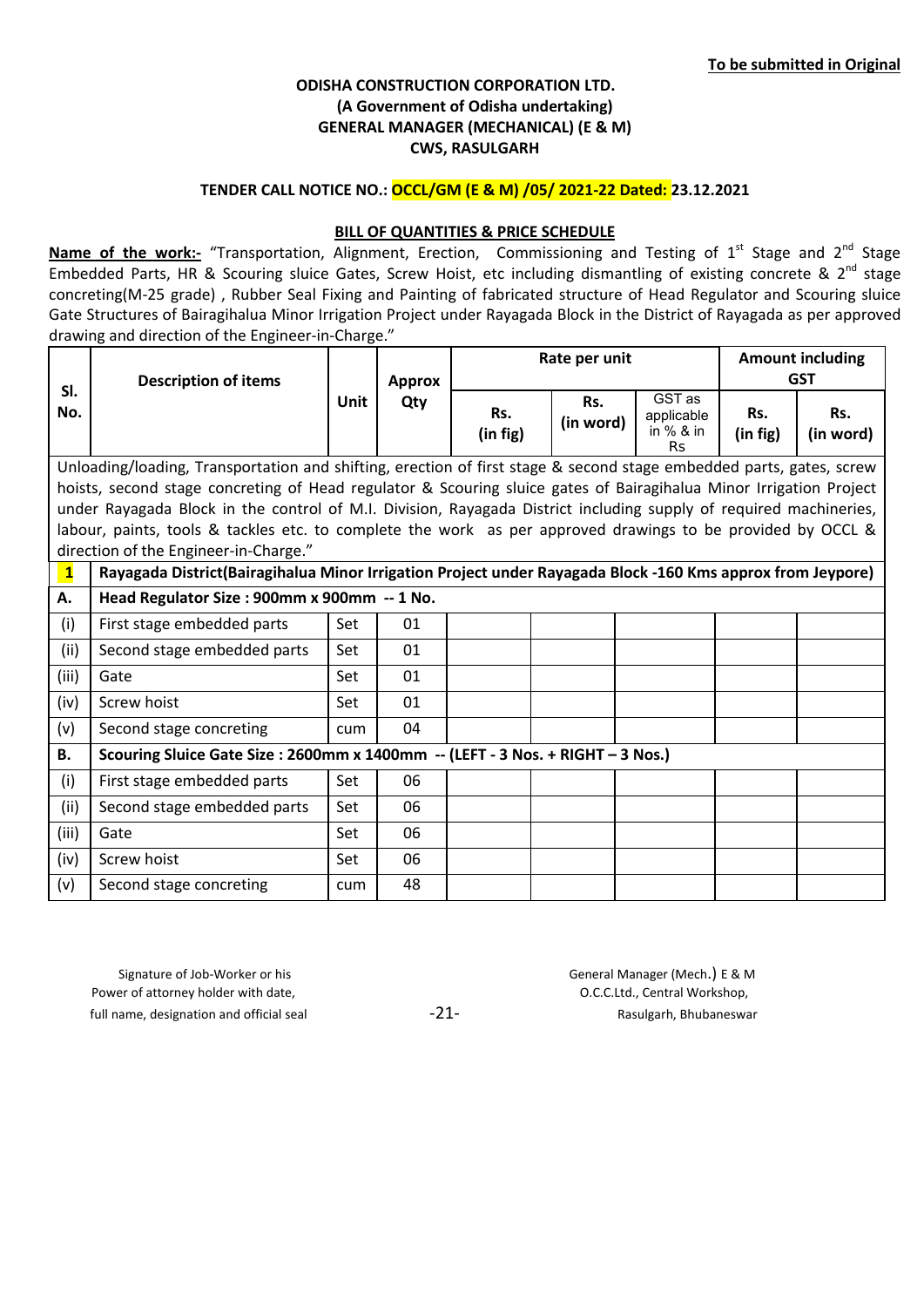### TENDER CALL NOTICE NO.: OCCL/GM (E & M)/05/ 2021-22 Dated 23.12.2021

### BILL OF QUANTITIES & PRICE SCHEDULE

Name of the work:- "Transportation, Alignment, Erection, Commissioning and Testing of 1<sup>st</sup> Stage and 2<sup>nd</sup> Stage Embedded Parts, HR & Scouring sluice Gates, Screw Hoist, etc including dismantling of existing concrete & 2<sup>nd</sup> stage concreting(M-25 grade) , Rubber Seal Fixing and Painting of fabricated structure of Head Regulator and Scouring sluice Gate Structures of Bhatapada Minor Irrigation Project under Bissamcuttack Block in the MI Division Rayagada as per approved drawing and direction of the Engineer-in-Charge."

|              |                                                                                                                                                                                                                                        |      | Rate per unit        |                 | <b>Amount including</b> |                                                  |                 |                                |
|--------------|----------------------------------------------------------------------------------------------------------------------------------------------------------------------------------------------------------------------------------------|------|----------------------|-----------------|-------------------------|--------------------------------------------------|-----------------|--------------------------------|
| SI.<br>No.   | <b>Description of items</b>                                                                                                                                                                                                            | Unit | <b>Approx</b><br>Qty | Rs.<br>(in fig) | Rs.<br>(in word)        | GST as<br>applicable<br>in $%$ & in<br><b>Rs</b> | Rs.<br>(in fig) | <b>GST</b><br>Rs.<br>(in word) |
|              | Unloading/loading, Transportation and shifting, erection of first stage & second stage embedded parts, gates, screw                                                                                                                    |      |                      |                 |                         |                                                  |                 |                                |
|              | hoists, second stage concreting of Head regulator & Scouring sluice gates of Bhatapada Minor Irrigation Project under                                                                                                                  |      |                      |                 |                         |                                                  |                 |                                |
|              | Bissamcuttack Block in the MI Division Rayagada including supply of required machineries, labour, paints, tools &<br>tackles etc. to complete the work as per approved drawings to be provided by OCCL & direction of the Engineer-in- |      |                      |                 |                         |                                                  |                 |                                |
|              | Charge."                                                                                                                                                                                                                               |      |                      |                 |                         |                                                  |                 |                                |
| $\mathbf{1}$ | Nabarangpur District(Bhatapada MI Project under Bissamcuttack Block-170 Kms approx from Jeypore)                                                                                                                                       |      |                      |                 |                         |                                                  |                 |                                |
| А.           | Head Regulator Size : 900mm x 900mm -- 1 No.                                                                                                                                                                                           |      |                      |                 |                         |                                                  |                 |                                |
| (i)          | First stage embedded parts                                                                                                                                                                                                             | Set  | 01                   |                 |                         |                                                  |                 |                                |
| (ii)         | Second stage embedded parts                                                                                                                                                                                                            | Set  | 01                   |                 |                         |                                                  |                 |                                |
| (iii)        | Gate                                                                                                                                                                                                                                   | Set  | 01                   |                 |                         |                                                  |                 |                                |
| (iv)         | Screw hoist                                                                                                                                                                                                                            | Set  | 01                   |                 |                         |                                                  |                 |                                |
| (v)          | Second stage concreting                                                                                                                                                                                                                | cum  | 04                   |                 |                         |                                                  |                 |                                |
| <b>B.</b>    | Scouring Sluice Gate Size: 2400mm x 1200mm -- 4 Nos.                                                                                                                                                                                   |      |                      |                 |                         |                                                  |                 |                                |
| (i)          | First stage embedded parts                                                                                                                                                                                                             | Set  | 04                   |                 |                         |                                                  |                 |                                |
| (ii)         | Second stage embedded parts                                                                                                                                                                                                            | Set  | 04                   |                 |                         |                                                  |                 |                                |
| (iii)        | Gate                                                                                                                                                                                                                                   | Set  | 04                   |                 |                         |                                                  |                 |                                |
| (iv)         | Screw hoist                                                                                                                                                                                                                            | Set  | 04                   |                 |                         |                                                  |                 |                                |
| (v)          | Second stage concreting                                                                                                                                                                                                                | cum  | 24                   |                 |                         |                                                  |                 |                                |

Signature of Job-Worker or his General Manager (Mech.) E & M

full name, designation and official seal example  $-22$ - Rasulgarh, Bhubaneswar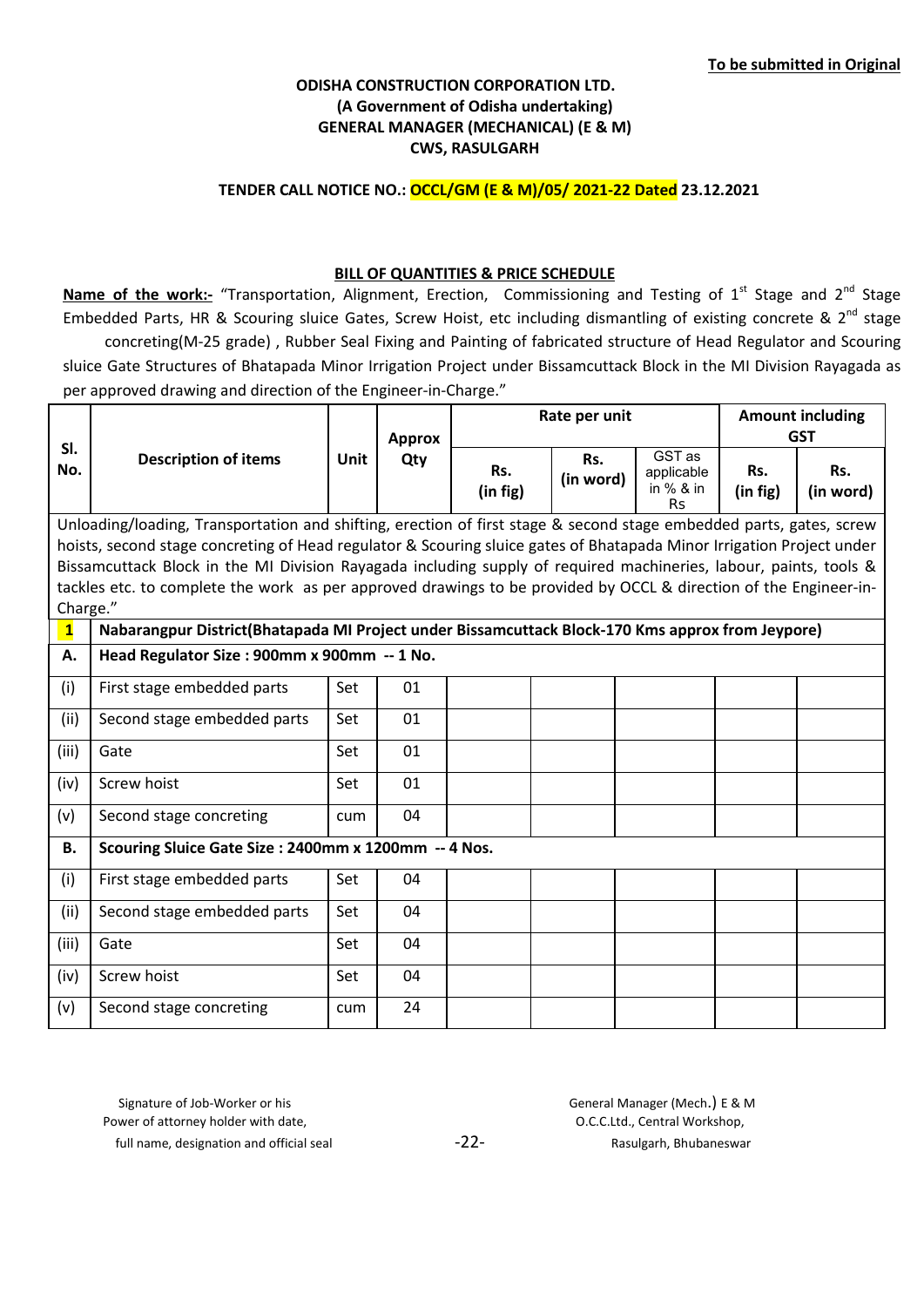#### TENDER CALL NOTICE NO.: OCCL/GM (E & M) /05/ 2021-22 Dated 23.12.2021

#### BILL OF QUANTITIES & PRICE SCHEDULE

Name of the work:- "Transportation, Alignment, Erection, Commissioning and Testing of 1<sup>st</sup> Stage and 2<sup>nd</sup> Stage Embedded Parts, HR & Scouring sluice Gates, Screw Hoist, etc including dismantling of existing concrete & 2<sup>nd</sup> stage concreting(M-25 grade) , Rubber Seal Fixing and Painting of fabricated structure of Head Regulator and Scouring sluice Gate Structures of Dhepaguda Minor Irrigation Project under Bissamcuttack Block in the District of Rayagada as per approved drawing and direction of the Engineer-in-Charge."

|                         |                                                                                                                        |             |               |                 | <b>Rate Per Unit</b> | <b>Amount including</b>                          |                 |                  |
|-------------------------|------------------------------------------------------------------------------------------------------------------------|-------------|---------------|-----------------|----------------------|--------------------------------------------------|-----------------|------------------|
|                         | <b>Description of items</b>                                                                                            |             | <b>Approx</b> |                 |                      |                                                  | <b>GST</b>      |                  |
| SI.<br>No.              |                                                                                                                        | <b>Unit</b> | Qty           | Rs.<br>(in fig) | Rs.<br>(in word)     | GST as<br>applicable<br>in $%$ & in<br><b>Rs</b> | Rs.<br>(in fig) | Rs.<br>(in word) |
|                         | Unloading/loading, Transportation and shifting, erection of first stage & second stage embedded parts, gates, screw    |             |               |                 |                      |                                                  |                 |                  |
|                         | hoists, second stage concreting of Head regulator & Scouring sluice gates of Dhepaguda Minor Irrigation Project        |             |               |                 |                      |                                                  |                 |                  |
|                         | under Bissamcuttack Block in the control of M.I. Division, Rayagada District including supply of required machineries, |             |               |                 |                      |                                                  |                 |                  |
|                         | labour, paints, tools & tackles etc. to complete the work as per approved drawings to be provided by OCCL &            |             |               |                 |                      |                                                  |                 |                  |
|                         | direction of the Engineer-in-Charge."                                                                                  |             |               |                 |                      |                                                  |                 |                  |
| $\overline{\mathbf{1}}$ | Rayagada District(Dhepaguda MI Project under Bissamcuttack Block -180 Kms approx from Jeypore)                         |             |               |                 |                      |                                                  |                 |                  |
| А.                      | Head Regulator Size : 600mm x 600mm -- 2 Nos.                                                                          |             |               |                 |                      |                                                  |                 |                  |
| (i)                     | First stage embedded parts                                                                                             | Set         | 02            |                 |                      |                                                  |                 |                  |
| (ii)                    | Second stage embedded parts                                                                                            | Set         | 02            |                 |                      |                                                  |                 |                  |
| (iii)                   | Gate                                                                                                                   | Set         | 02            |                 |                      |                                                  |                 |                  |
| (iv)                    | Screw hoist                                                                                                            | Set         | 02            |                 |                      |                                                  |                 |                  |
| (v)                     | Second stage concreting                                                                                                | cum         | 07            |                 |                      |                                                  |                 |                  |
| <b>B.</b>               | Scouring Sluice Gate Size: 2400mm x 1200mm -- 4 Nos.                                                                   |             |               |                 |                      |                                                  |                 |                  |
| (i)                     | First stage embedded parts                                                                                             | Set         | 04            |                 |                      |                                                  |                 |                  |
| (ii)                    | Second stage embedded parts                                                                                            | Set         | 04            |                 |                      |                                                  |                 |                  |
| (iii)                   | Gate                                                                                                                   | Set         | 04            |                 |                      |                                                  |                 |                  |
| (iv)                    | Screw hoist                                                                                                            | Set         | 04            |                 |                      |                                                  |                 |                  |
| (v)                     | Second stage concreting                                                                                                | cum         | 26            |                 |                      |                                                  |                 |                  |

 Signature of Job-Worker or his General Manager (Mech.) E & M Power of attorney holder with date,  $O.C.C.L.d.,$  Central Workshop, full name, designation and official seal example  $-23-$  Rasulgarh, Bhubaneswar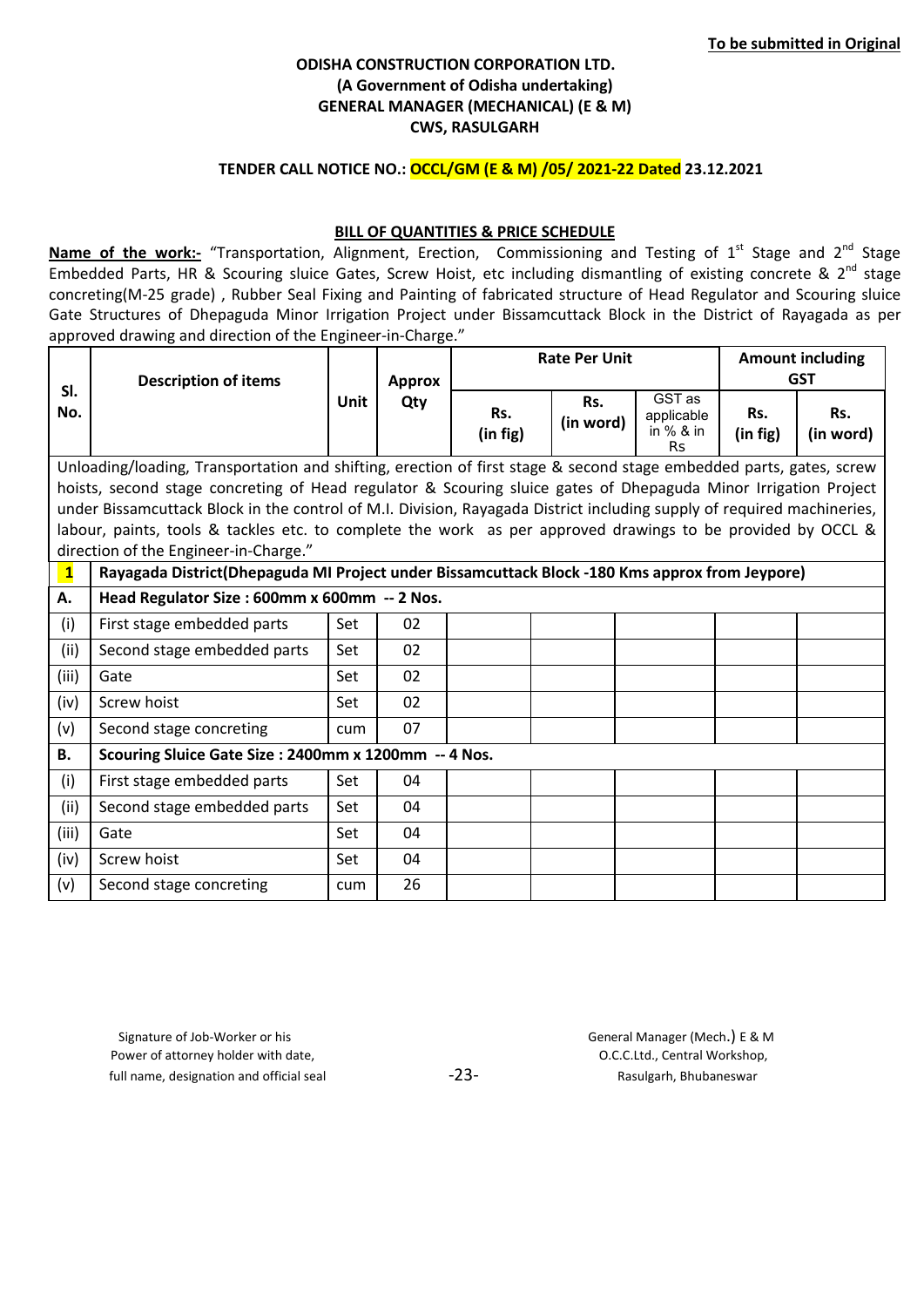### TENDER CALL NOTICE NO.: OCCL/GM (E & M) /05/ 2021-22 Dated 23.12.2021

### **BILL OF QUANTITIES & PRICE SCHEDULE**

Name of the work:- "Transportation, Alignment, Erection, Commissioning and Testing of  $1<sup>st</sup>$  Stage and  $2<sup>nd</sup>$  Stage Embedded Parts, HR & Scouring sluice Gates, Screw Hoist, etc including dismantling of existing concrete & 2nd stage concreting(M-25 grade), Rubber Seal Fixing and Painting of fabricated structure of Head Regulator and Scouring sluice Gate Structures of Ghataguda Minor Irrigation Project under Semiliguda Block in the District of Koraput as per approved drawing and direction of the Engineer-in-Charge."

|              |                                                                                                           |             |               |                 | <b>Rate Per Unit</b> |                                                  | <b>Amount including</b> |                  |  |
|--------------|-----------------------------------------------------------------------------------------------------------|-------------|---------------|-----------------|----------------------|--------------------------------------------------|-------------------------|------------------|--|
|              | <b>Description of items</b>                                                                               |             | <b>Approx</b> |                 |                      |                                                  | <b>GST</b>              |                  |  |
| SI.<br>No.   |                                                                                                           | <b>Unit</b> | Qty           | Rs.<br>(in fig) | Rs.<br>(in word)     | GST as<br>applicable<br>in $%$ & in<br><b>Rs</b> | Rs.<br>(in fig)         | Rs.<br>(in word) |  |
|              | Unloading/loading, Transportation and shifting, erection of first stage & second stage embedded parts,    |             |               |                 |                      |                                                  |                         |                  |  |
|              | gates, screw hoists, second stage concreting of Head regulator & Scouring sluice gates of Ghataguda Minor |             |               |                 |                      |                                                  |                         |                  |  |
|              | Irrigation Project under Semiliguda Block in the District of Koraput including supply of required         |             |               |                 |                      |                                                  |                         |                  |  |
|              | machineries, labour, paints, tools & tackles etc. to complete the work as per approved drawings to be     |             |               |                 |                      |                                                  |                         |                  |  |
|              | provided by OCCL & direction of the Engineer-in-Charge."                                                  |             |               |                 |                      |                                                  |                         |                  |  |
| $\mathbf{1}$ | Koraput District(Ghataguda MI Project under Semiliguda Block -70 Kms approx from Jeypore)                 |             |               |                 |                      |                                                  |                         |                  |  |
| А.           | Head Regulator Size : 900mm x 900mm -- 2 Nos.                                                             |             |               |                 |                      |                                                  |                         |                  |  |
| (i)          | First stage embedded parts                                                                                | Set         | 02            |                 |                      |                                                  |                         |                  |  |
| (ii)         | Second stage embedded parts                                                                               | Set         | 02            |                 |                      |                                                  |                         |                  |  |
| (iii)        | Gate                                                                                                      | Set         | 02            |                 |                      |                                                  |                         |                  |  |
| (iv)         | Screw hoist                                                                                               | Set         | 02            |                 |                      |                                                  |                         |                  |  |
| (v)          | Second stage concreting                                                                                   | cum         | 08            |                 |                      |                                                  |                         |                  |  |
| В.           | Scouring Sluice Gate Size: 2250mm x 1500mm -- 4 Nos.                                                      |             |               |                 |                      |                                                  |                         |                  |  |
| (i)          | First stage embedded parts                                                                                | Set         | 04            |                 |                      |                                                  |                         |                  |  |
| (ii)         | Second stage embedded parts                                                                               | Set         | 04            |                 |                      |                                                  |                         |                  |  |
| (iii)        | Gate                                                                                                      | Set         | 04            |                 |                      |                                                  |                         |                  |  |
| (iv)         | Screw hoist                                                                                               | Set         | 04            |                 |                      |                                                  |                         |                  |  |
| (v)          | Second stage concreting                                                                                   | cum         | 28            |                 |                      |                                                  |                         |                  |  |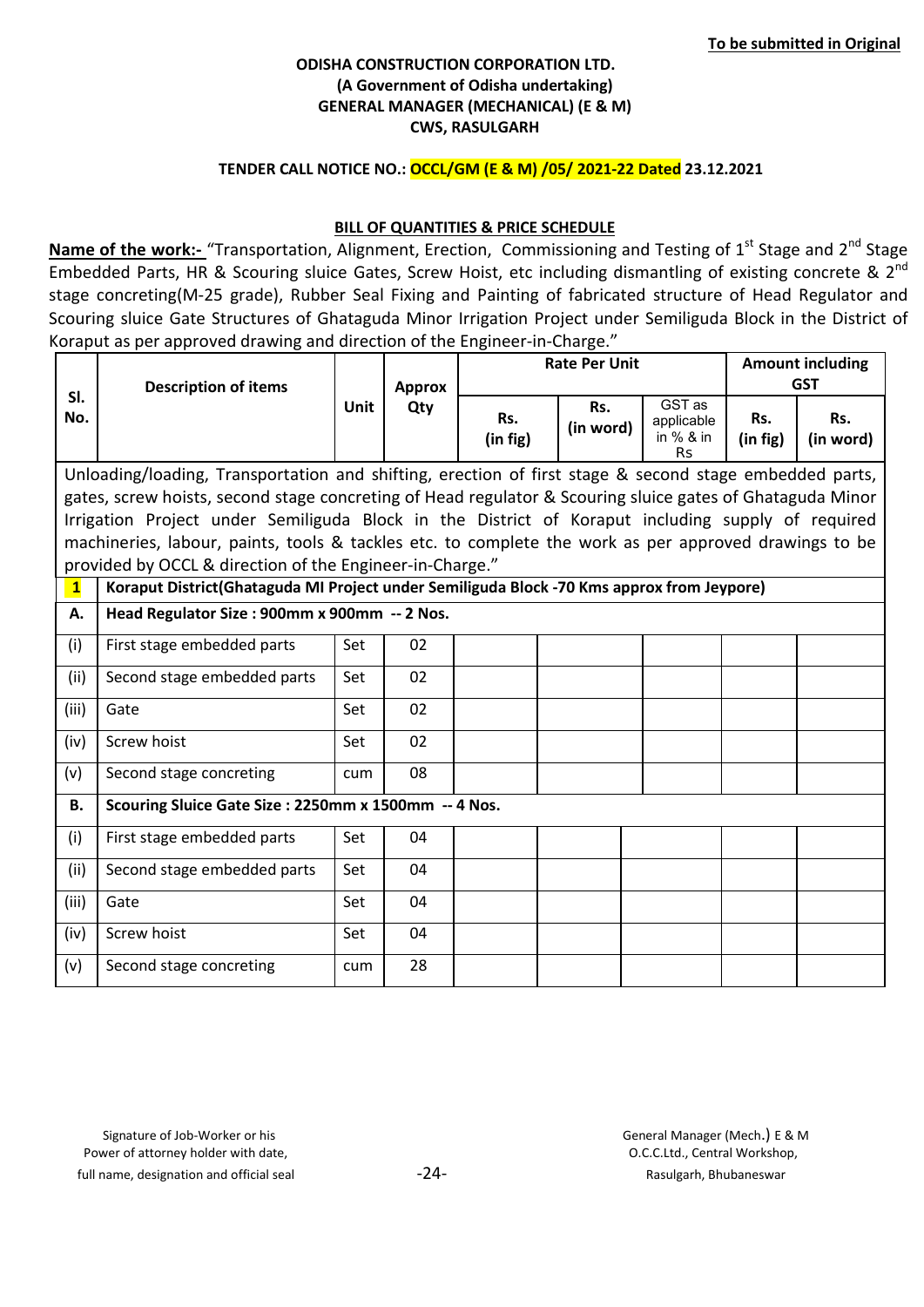# TENDER CALL NOTICE NO.: OCCL/GM (E & M) /05/ 2021-22 Dated 23.12.2021

## BILL OF QUANTITIES & PRICE SCHEDULE

Name of the work:- "Transportation, Alignment, Erection, Commissioning and Testing of 1<sup>st</sup> Stage and 2<sup>nd</sup> Stage Embedded Parts, HR & Scouring sluice Gates, Screw Hoist, etc including dismantling of existing concrete & 2<sup>nd</sup> stage concreting(M-25 grade), Rubber Seal Fixing and Painting of fabricated structure of Head Regulator and Scouring sluice Gate Structures of Goiguda Minor Irrigation Project under Chandrapur Block in the District of Rayagada as per approved drawing and direction of the Engineer-in-Charge."

|              |                                                                                                             |             |                      |                 | <b>Rate Per Unit</b> | <b>Amount including</b>                        |                 |                  |  |
|--------------|-------------------------------------------------------------------------------------------------------------|-------------|----------------------|-----------------|----------------------|------------------------------------------------|-----------------|------------------|--|
| SI.          | <b>Description of items</b>                                                                                 |             | <b>Approx</b><br>Qty |                 |                      | <b>GST</b>                                     |                 |                  |  |
| No.          |                                                                                                             | <b>Unit</b> |                      | Rs.<br>(in fig) | Rs.<br>(in word)     | GST as<br>applicable<br>in % & in<br><b>Rs</b> | Rs.<br>(in fig) | Rs.<br>(in word) |  |
|              | Unloading/loading, Transportation and shifting, erection of first stage & second stage embedded parts,      |             |                      |                 |                      |                                                |                 |                  |  |
|              | gates, screw hoists, second stage concreting of Head regulator & Scouring sluice gates of Goiguda MI        |             |                      |                 |                      |                                                |                 |                  |  |
|              | Projects under Chandrapur Block in the control of M.I. Division, Rayagada District including supply of      |             |                      |                 |                      |                                                |                 |                  |  |
|              | required machineries, labour, paints, tools & tackles etc. to complete the work as per approved drawings to |             |                      |                 |                      |                                                |                 |                  |  |
|              | be provided by OCCL & direction of the Engineer-in-Charge."                                                 |             |                      |                 |                      |                                                |                 |                  |  |
| $\mathbf{1}$ | Rayagada District(Goiguda MI Project under Chandrapur Block-230 Kms approx from Jeypore)                    |             |                      |                 |                      |                                                |                 |                  |  |
| Α.           | Head Regulator Size: 900mm x 900mm -- 1 No.                                                                 |             |                      |                 |                      |                                                |                 |                  |  |
| (i)          | First stage embedded parts                                                                                  | Set         | 01                   |                 |                      |                                                |                 |                  |  |
| (ii)         | Second stage embedded parts                                                                                 | Set         | 01                   |                 |                      |                                                |                 |                  |  |
| (iii)        | Gate                                                                                                        | Set         | 01                   |                 |                      |                                                |                 |                  |  |
| (iv)         | Screw hoist                                                                                                 | Set         | 01                   |                 |                      |                                                |                 |                  |  |
| (v)          | Second stage concreting                                                                                     | cum         | 04                   |                 |                      |                                                |                 |                  |  |
| <b>B.</b>    | Scouring Sluice Gate Size : 2300mm x 1000mm -- 3 Nos.                                                       |             |                      |                 |                      |                                                |                 |                  |  |
| (i)          | First stage embedded parts                                                                                  | Set         | 03                   |                 |                      |                                                |                 |                  |  |
| (ii)         | Second stage embedded parts                                                                                 | Set         | 03                   |                 |                      |                                                |                 |                  |  |
| (iii)        | Gate                                                                                                        | Set         | 03                   |                 |                      |                                                |                 |                  |  |
| (iv)         | Screw hoist                                                                                                 | Set         | 03                   |                 |                      |                                                |                 |                  |  |
| (v)          | Second stage concreting                                                                                     | cum         | 18                   |                 |                      |                                                |                 |                  |  |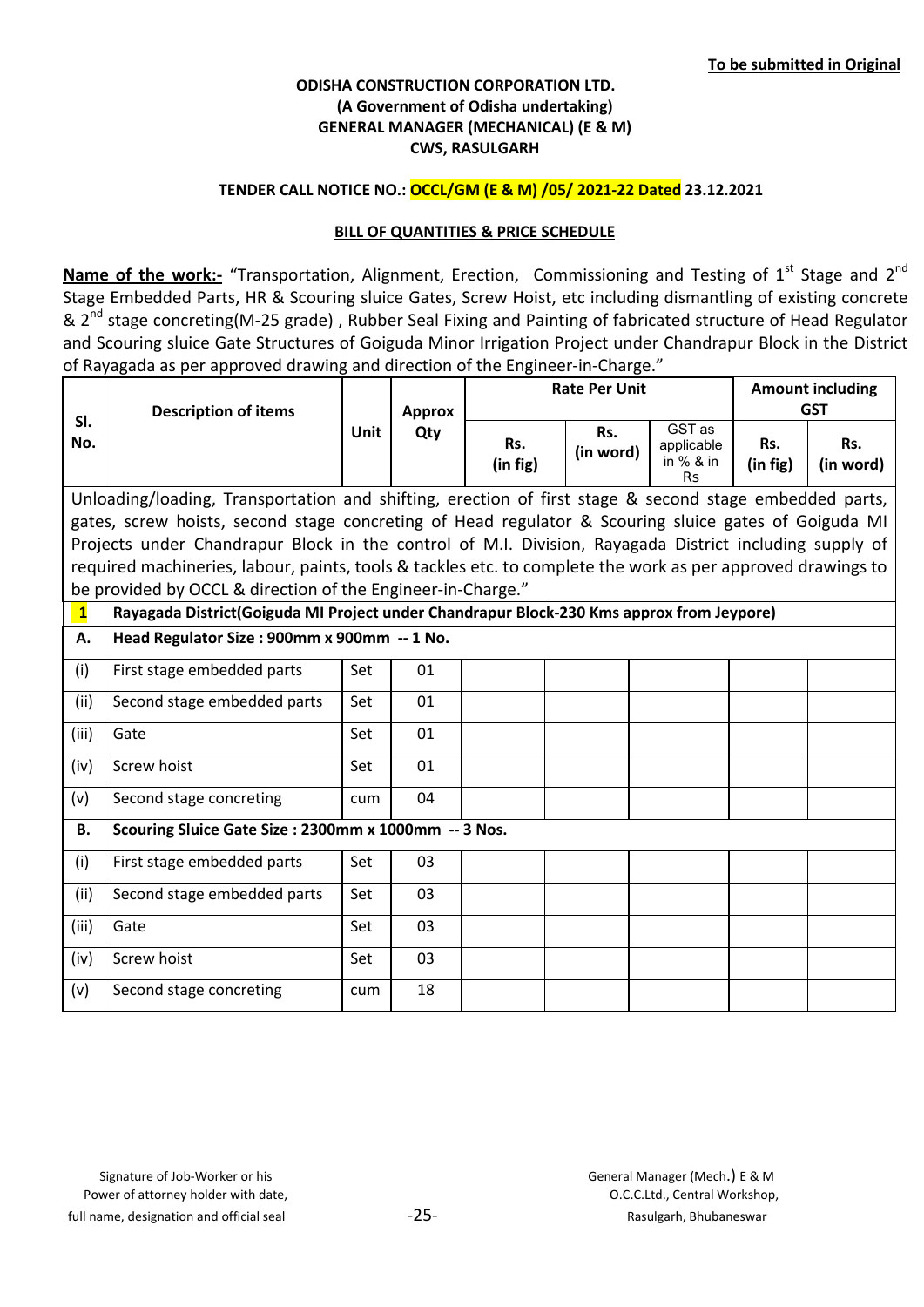### TENDER CALL NOTICE NO.: OCCL/GM (E & M) /05/ 2021-22 Dated 23.12.2021

### BILL OF QUANTITIES & PRICE SCHEDULE

Name of the work:- "Transportation, Alignment, Erection, Commissioning and Testing of 1<sup>st</sup> Stage and 2<sup>nd</sup> Stage Embedded Parts, HR & Scouring sluice Gates, Screw Hoist, etc including dismantling of existing concrete & 2<sup>nd</sup> stage concreting(M-25 grade) , Rubber Seal Fixing and Painting of fabricated structure of Head Regulator and Scouring sluice Gate Structures of Karanja Minor Irrigation Project under Chandrapur Block in the District of Rayagada as per approved drawing and direction of the Engineer-in-Charge."

|                                                                                                                   |                                                                                                                            | <b>Rate Per Unit</b> |               |                 |                  |                                                | <b>Amount including</b> |                  |  |
|-------------------------------------------------------------------------------------------------------------------|----------------------------------------------------------------------------------------------------------------------------|----------------------|---------------|-----------------|------------------|------------------------------------------------|-------------------------|------------------|--|
|                                                                                                                   | <b>Description of items</b>                                                                                                |                      | <b>Approx</b> |                 |                  |                                                |                         | <b>GST</b>       |  |
| SI.<br>No.                                                                                                        |                                                                                                                            | Unit                 | Qty           | Rs.<br>(in fig) | Rs.<br>(in word) | GST as<br>applicable<br>in % & in<br><b>Rs</b> | Rs.<br>(in fig)         | Rs.<br>(in word) |  |
|                                                                                                                   | Unloading/loading, Transportation and shifting, erection of first stage & second stage embedded parts, gates, screw        |                      |               |                 |                  |                                                |                         |                  |  |
| hoists, second stage concreting of Head regulator & Scouring sluice gates of Karanja MI Projects under Chandrapur |                                                                                                                            |                      |               |                 |                  |                                                |                         |                  |  |
|                                                                                                                   | Block in the control of M.I. Division, Rayagada District including supply of required machineries, labour, paints, tools & |                      |               |                 |                  |                                                |                         |                  |  |
|                                                                                                                   | tackles etc. to complete the work as per approved drawings to be provided by OCCL & direction of the Engineer-in-          |                      |               |                 |                  |                                                |                         |                  |  |
| Charge."                                                                                                          |                                                                                                                            |                      |               |                 |                  |                                                |                         |                  |  |
| $\mathbf{1}$                                                                                                      | Rayagada District(Karanja MI Project under Chandrapur Block-230 Kms approx from Jeypore)                                   |                      |               |                 |                  |                                                |                         |                  |  |
| А.                                                                                                                | Head Regulator Size : 900mm x 900mm -- 1 No.                                                                               |                      |               |                 |                  |                                                |                         |                  |  |
| (i)                                                                                                               | First stage embedded parts                                                                                                 | Set                  | 01            |                 |                  |                                                |                         |                  |  |
| (ii)                                                                                                              | Second stage embedded parts                                                                                                | Set                  | 01            |                 |                  |                                                |                         |                  |  |
| (iii)                                                                                                             | Gate                                                                                                                       | Set                  | 01            |                 |                  |                                                |                         |                  |  |
| (iv)                                                                                                              | Screw hoist                                                                                                                | Set                  | 01            |                 |                  |                                                |                         |                  |  |
| (v)                                                                                                               | Second stage concreting                                                                                                    | cum                  | 04            |                 |                  |                                                |                         |                  |  |
| <b>B.</b>                                                                                                         | Scouring Sluice Gate Size : 2200mm x 1200mm -- 3 Nos.                                                                      |                      |               |                 |                  |                                                |                         |                  |  |
| (i)                                                                                                               | First stage embedded parts                                                                                                 | Set                  | 03            |                 |                  |                                                |                         |                  |  |
| (ii)                                                                                                              | Second stage embedded parts                                                                                                | Set                  | 03            |                 |                  |                                                |                         |                  |  |
| (iii)                                                                                                             | Gate                                                                                                                       | Set                  | 03            |                 |                  |                                                |                         |                  |  |
| (iv)                                                                                                              | Screw hoist                                                                                                                | Set                  | 03            |                 |                  |                                                |                         |                  |  |
| (v)                                                                                                               | Second stage concreting                                                                                                    | cum                  | 19.5          |                 |                  |                                                |                         |                  |  |

 Signature of Job-Worker or his General Manager (Mech.) E & M Power of attorney holder with date,  $O.C.C.L.d.,$  Central Workshop, full name, designation and official seal  $-26-$  -26- Rasulgarh, Bhubaneswar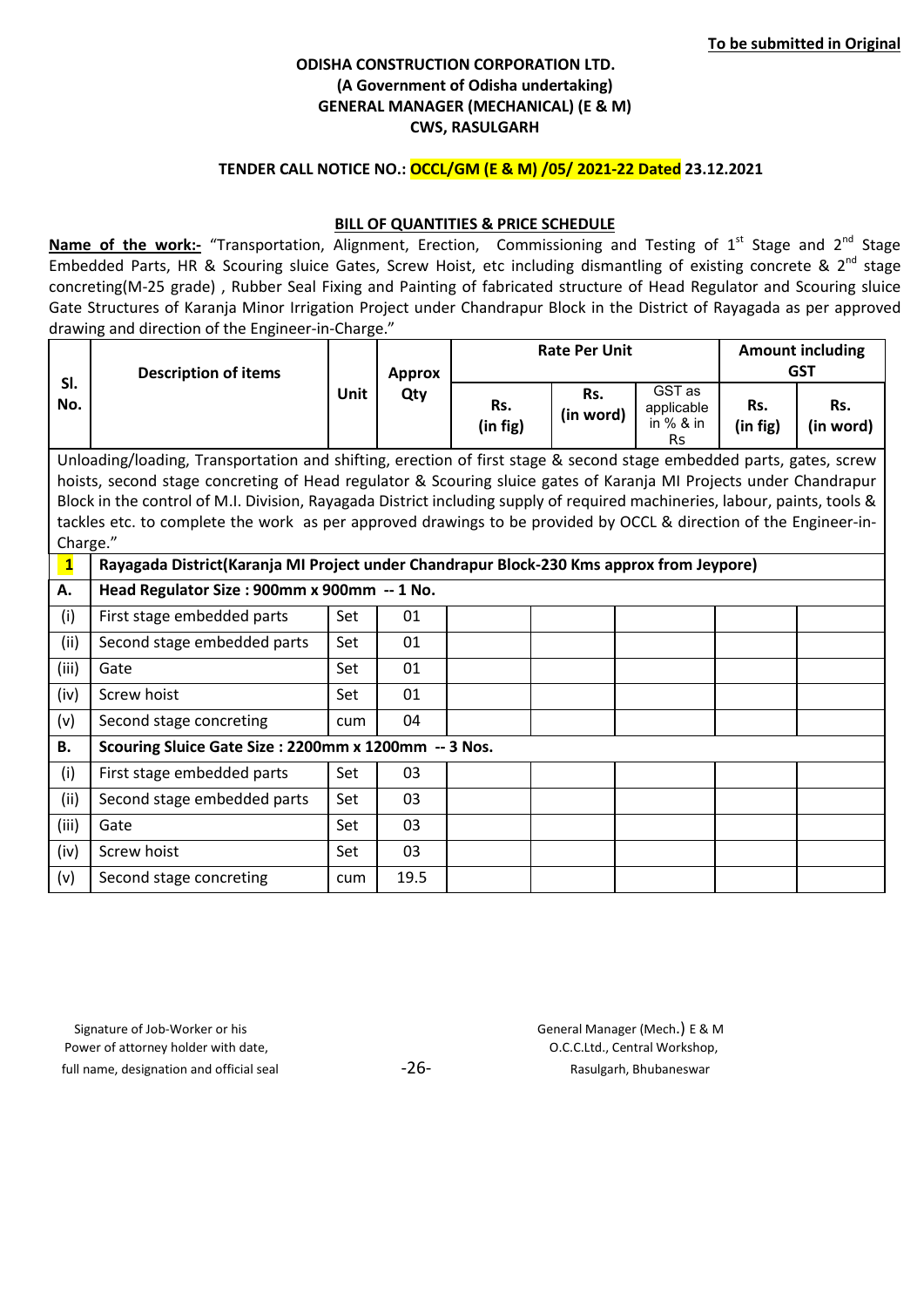#### TENDER CALL NOTICE NO.: OCCL/GM (E & M) /05/ 2021-22 Dated 23.12.2021

#### BILL OF QUANTITIES & PRICE SCHEDULE

Name of the work:- "Transportation, Alignment, Erection, Commissioning and Testing of 1<sup>st</sup> Stage and 2<sup>nd</sup> Stage Embedded Parts, HR & Scouring sluice Gates, Screw Hoist, etc including dismantling of existing concrete & 2<sup>nd</sup> stage concreting(M-25 grade) , Rubber Seal Fixing and Painting of fabricated structure of Head Regulator and Scouring sluice Gate Structures of Pujariguda Minor Irrigation Project under Kalyansinghpur Block in the District of Rayagada as per approved drawing and direction of the Engineer-in-Charge."

|              |                                                                                                                           |      |                      |          | <b>Rate Per Unit</b> | <b>Amount including GST</b> |          |           |  |
|--------------|---------------------------------------------------------------------------------------------------------------------------|------|----------------------|----------|----------------------|-----------------------------|----------|-----------|--|
| SI.          | <b>Description of items</b>                                                                                               | Unit | <b>Approx</b><br>Qty | Rs.      | Rs.                  | GST as                      | Rs.      | Rs.       |  |
| No.          |                                                                                                                           |      |                      | (in fig) | (in word)            | applicable<br>in $%$ & in   | (in fig) | (in word) |  |
|              |                                                                                                                           |      |                      |          |                      | <b>Rs</b>                   |          |           |  |
|              | Unloading/loading, Transportation and shifting, erection of first stage & second stage embedded parts, gates, screw       |      |                      |          |                      |                             |          |           |  |
|              | hoists, second stage concreting of Head regulator & Scouring sluice gates of Pujariguda MI Projects under                 |      |                      |          |                      |                             |          |           |  |
|              | Kalyansinghpur Block in the control of M.I. Division, Rayagada District including supply of required machineries, labour, |      |                      |          |                      |                             |          |           |  |
|              | paints, tools & tackles etc. to complete the work as per approved drawings to be provided by OCCL & direction of the      |      |                      |          |                      |                             |          |           |  |
|              | Engineer-in-Charge."                                                                                                      |      |                      |          |                      |                             |          |           |  |
| $\mathbf{1}$ | Rayagada District(Pujariguda MI Project under Kalyansinghpur Block-180 Kms approx from Jeypore)                           |      |                      |          |                      |                             |          |           |  |
| А.           | Head Regulator Size : 600mm x 600mm -- 2 Nos.                                                                             |      |                      |          |                      |                             |          |           |  |
| (i)          | First stage embedded parts                                                                                                | Set  | 02                   |          |                      |                             |          |           |  |
| (ii)         | Second stage embedded parts                                                                                               | Set  | 02                   |          |                      |                             |          |           |  |
| (iii)        | Gate                                                                                                                      | Set  | 02                   |          |                      |                             |          |           |  |
| (iv)         | Screw hoist                                                                                                               | Set  | 02                   |          |                      |                             |          |           |  |
| (v)          | Second stage concreting                                                                                                   | cum  | 07                   |          |                      |                             |          |           |  |
| <b>B.</b>    | Scouring Sluice Gate Size: 2500mm x 800mm -- 4 Nos.                                                                       |      |                      |          |                      |                             |          |           |  |
| (i)          | First stage embedded parts                                                                                                | Set  | 04                   |          |                      |                             |          |           |  |
| (ii)         | Second stage embedded parts                                                                                               | Set  | 04                   |          |                      |                             |          |           |  |
| (iii)        | Gate                                                                                                                      | Set  | 04                   |          |                      |                             |          |           |  |
| (iv)         | Screw hoist                                                                                                               | Set  | 04                   |          |                      |                             |          |           |  |
| (v)          | Second stage concreting                                                                                                   | cum  | 22                   |          |                      |                             |          |           |  |

| Signature of Job-Worker or his           |
|------------------------------------------|
| Power of attorney holder with date,      |
| full name, designation and official seal |

General Manager (Mech.) E & M O.C.C.Ltd., Central Workshop, -27- Rasulgarh, Bhubaneswar